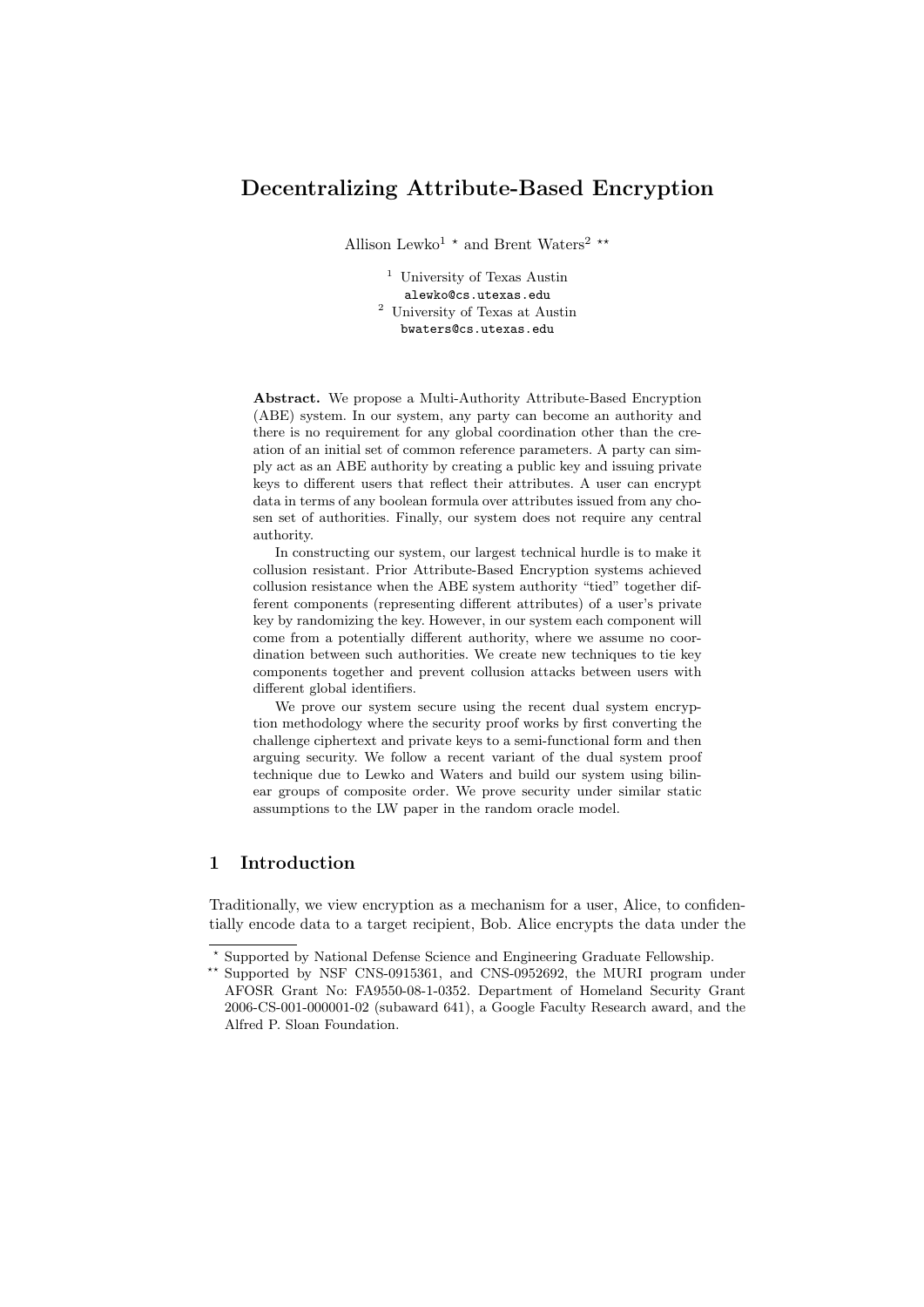recipient's public key such that only Bob, with knowledge of his private key, can decrypt it.

However, in many applications, we find we need to share data according to an encryption policy without prior knowledge of who will be receiving the data. Suppose an administrator needs to encrypt a junior faculty member's performance review for all senior members of the computer science department or anyone in the dean's office. The administrator will want to encrypt the review with the access policy ("Computer Science" **AND** "Tenured") **OR** "Dean's Office". In this system, only users with attributes (credentials) that match this policy should be able to decrypt the document. The key challenge in building such systems is to realize security against *colluding* users. For instance, the encrypted records should not be accessible to a pair of unauthorized users, where one has the two credentials of "TENURED" and "CHEMISTRY" and the other one has the credential of "COMPUTER SCIENCE". Neither user is actually a tenured faculty member of the Computer Science Department.

Sahai and Waters [45] proposed a solution to the above problem that they called Attribute-Based Encryption (ABE). In an ABE system, a party encrypting data can specify access to the data as a boolean formula over a set of attributes. Each user in the system will be issued a private key from an authority that reflects their attributes (or credentials). A user will be able to decrypt a ciphertext if the attributes associated with their private key satisfy the boolean formula ascribed to the ciphertext. A crucial property of ABE systems is that they resist collusion attacks as described above.

Since the introduction of Attribute-Based Encryption, several works [8, 30, 44, 29, 23, 54, 21, 22, 37] have proposed different ABE systems and applications. In almost all ABE proposals, private keys were issued by one central authority that would need to be in a position to verify all the attributes or credentials it issued for each user in the system. These systems can be utilized to share information according a policy over attributes issued within a domain or organization, however, in many applications a party will want to share data according to a policy written over attributes or credentials issued across different trust domains and organizations. For instance, a party might want to share medical data only with a user who has the attribute of "Doctor" issued by a medical organization and the attribute "Researcher" issued by the administrators of a clinical trial. On a commercial application, two corporations such as Boeing and General Electric might both issue attributes as part of a joint project. Using current ABE systems for these applications can be problematic since one needs a *single* authority that is both able to verify attributes across different organizations and issue private keys to every user in the system.

*A Simple Approach and Its Limitations* We would like to realize an encryption system where a party can encrypt data for a policy written over attributes issued by different authorities. A user in the system should be able to decrypt if their attributes (possibly issued by multiple authorities) satisfy the policy specified by the ciphertext. In addition, the system should be able to express complex policies and not require coordination amongst the authorities.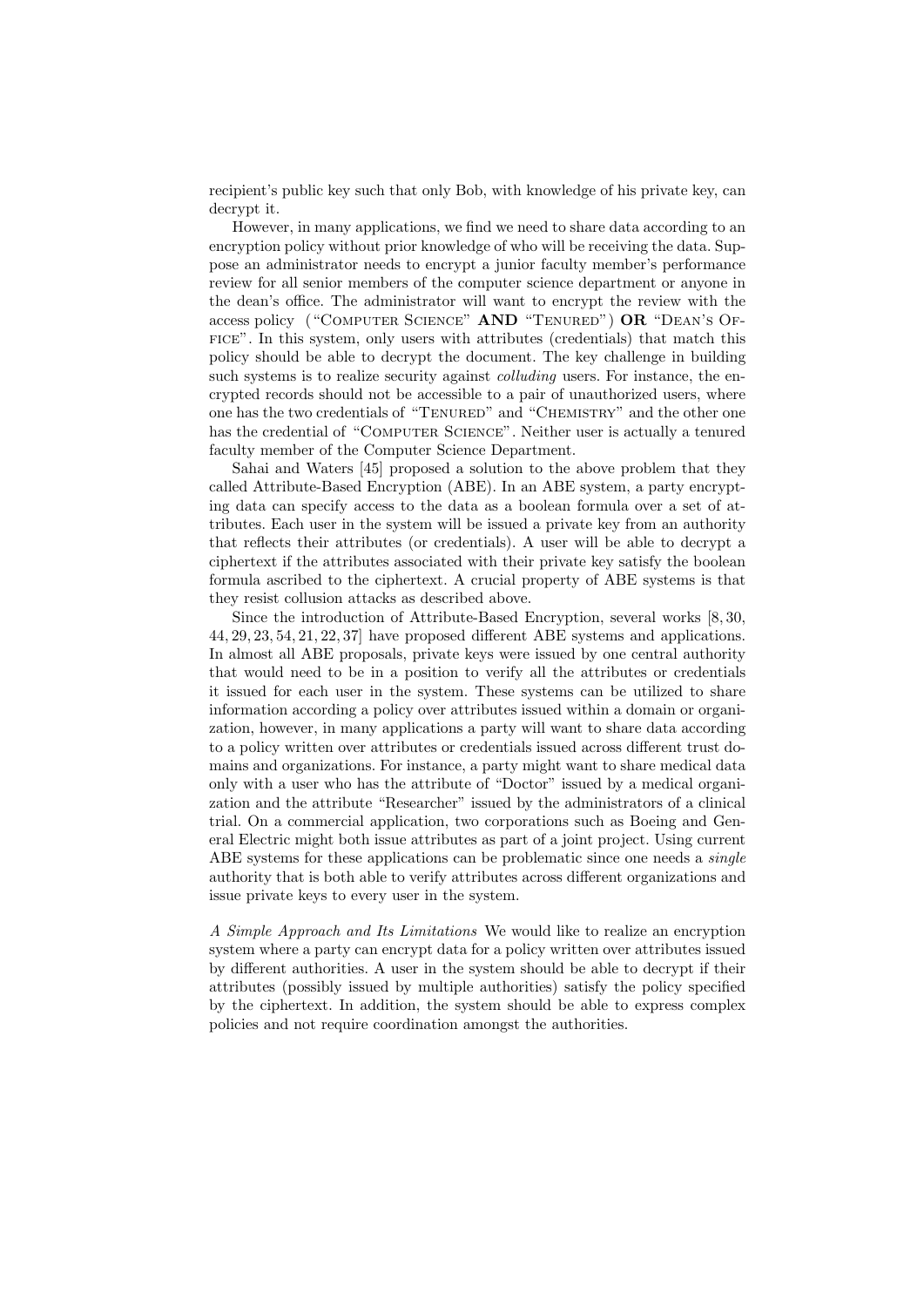An initial step towards this goal is to simply "engineer" a system by utilizing existing (Ciphertext-Policy) Attribute-Based Encryption schemes along with standard signature schemes. In this proposal, a designated "central authority" will first create a set of public parameters. Then any party wishing to become an "authority" will create a signature verification key VK that will be associated with them. A user in the system with a globally verifiable identifier GID will collect private keys for attributes that it has from different authorities.

Suppose that a user GID can demonstrate attributes  $X_1, X_2$  to the authority with verification key VK and attribute *Y* to the authority with verification key VK*′* . The user will obtain his secret key as follows. First, he will obtain a signature of  $GID, (X_1, X_2)$  that verifies under VK and a signature of  $GID, Y$  under VK*′* from the two respective authorities (and any other authorities). Next, the user will present these signature and verification key pairs to the central authority. The central authority will first check that each signature verifies under the claimed verification key and that each signature is on the *same* global identifier. Using an existing ABE algorithm, it will then issue an attribute for each verification key and attribute pair. In the above example, the user will get a key with attributes "VK,  $X_1$ ", "VK,  $X_2$ ", and "VK', Y". We note that the operation of the central authority is agnostic to the meaning of these verification keys and attributes; indeed, it will not need to have any a priori relationship with any of the authorities.

This simple system enjoys multiple benefits. Since encryption simply uses a prior ABE system, we can achieve the same level of expressiveness and write a policy in terms of any boolean formula. The system also requires minimum coordination between separate authorities. Any party can choose to be an authority by creating and publishing a verification key coupled with a list of attributes it will manage. Different authorities will not need to coordinate or even be aware of each other. There are several issues that will need to be dealt with in any larger system, such as the choice of an appropriate global identifier  $3$  or a party's decision as to which authority it trusts to issue private keys related to certain attributes. For instance, one might encrypt a policy using Experian's verification key to attest for the attribute of a good FICO (credit) score.

The major drawback of this simple engineered approach is that it requires a designated central authority. This authority must be globally trustworthy, since its failure will compromise the entire system. If we aim to build a large or even global scale system, this authority will become a common bottleneck. Spreading a central authority's keys over several machines to alleviate performance pressures might simultaneously increase the risk of key exposure.

A few works have attempted to create new cryptographic solutions to the multi-authority ABE problem. Chase [21] proposed an interesting solution that introduced the concept of using a global identifier as a "linchpin" for tying

<sup>&</sup>lt;sup>3</sup> The idea of applying a global identifier in the context of multi-authority ABE was first proposed by Chase [21]. Chase adapted the concept from its use in anonymous credential systems [19]. One previously suggested candidate for a global identifier is a user's social security number.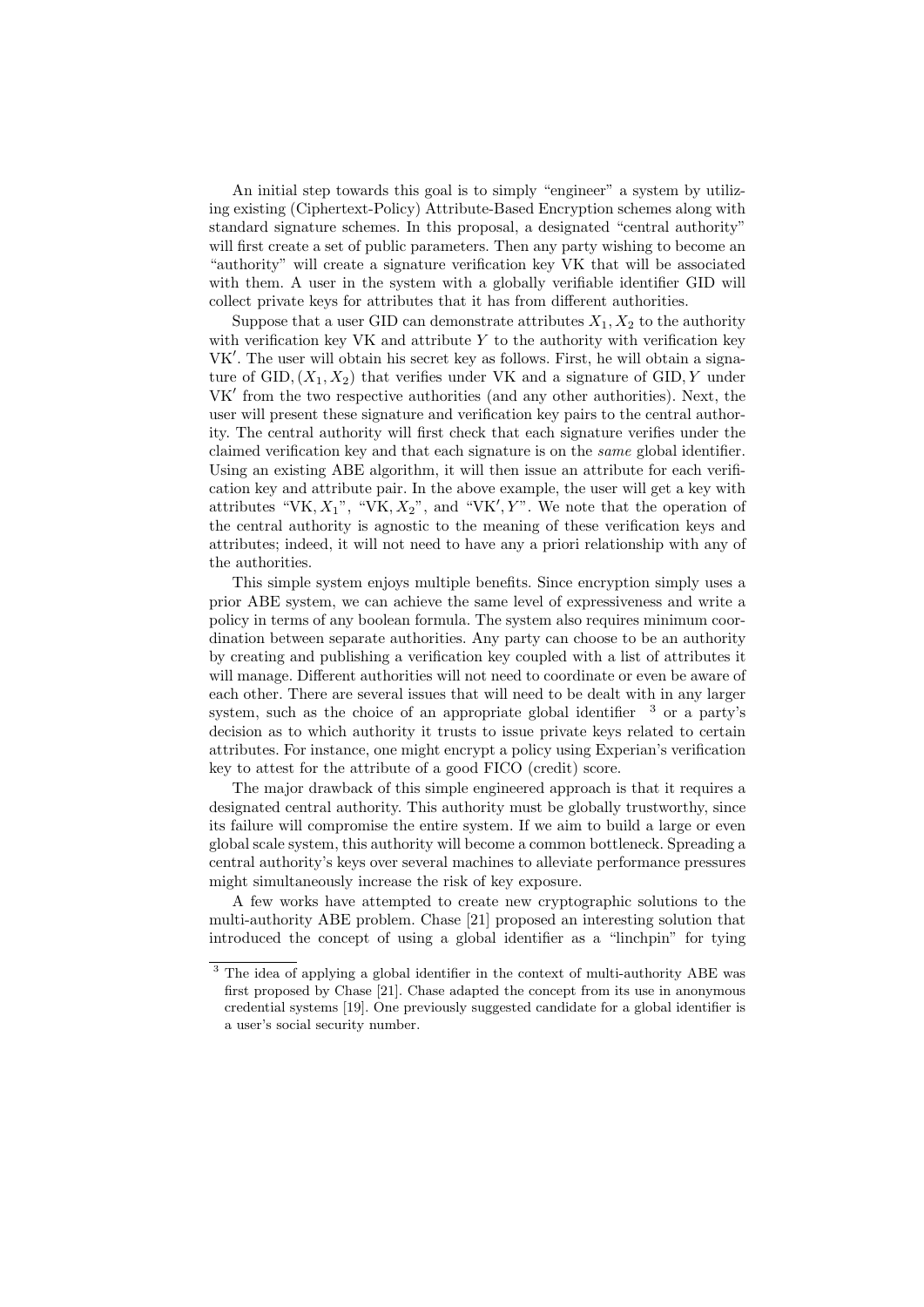users' keys together. Her system relied on a central authority and was limited to expressing a strict "AND" policy over a *pre-determined* set of authorities. Therefore a party encrypting would be much more limited than in the simple engineering approach outlined above. Müller, Katzenbeisser, and Eckert [42, 43] give a different system with a centralized authority that realizes any LSSS access structure. Their construction builds on the Waters system [54]; their proof is limited to non-adaptive queries. The system achieves roughly the same functionality as the engineering approach above, except one can still acquire attributes from additional authorities without revisiting the central authority. Chase and Chow [22] showed how to remove the central authority using a distributed PRF; however, the same limitations of an AND policy of a determined set of authorities remained. Lin et. al. [40] give a threshold based scheme that is also somewhat decentralized. The set of authorities is fixed ahead of time, and they must interact during the system setup. The system is only secure up to collusions of *m* users, where *m* is a system parameter chosen at setup such that the cost of operations and key storage scales with *m*.

*Our Contribution* We propose a new multi-authority Attribute-Based Encryption system. In our system, any party can become an authority and there is no requirement for any global coordination other than the creation of an initial set of common reference parameters. (These will be created during a trusted setup.) A party can simply act as an authority by creating a public key and issuing private keys to different users that reflect their attributes. Different authorities need not even be aware of each other. We use the Chase [21] concept of global identifiers to "link" private keys together that were issued to the same user by different authorities. A user can encrypt data in terms of any boolean formula <sup>4</sup> over attributes issued from any chosen set of authorities.

Finally, our system does not require any central authority. We thus avoid the performance bottleneck incurred by relying on a central authority, which makes our system more scalable. We also avoid placing absolute trust in a single designated entity which must remain active and uncorrupted throughout the lifetime of the system. This is a crucial improvement for efficiency as well as security, since even a central authority that remains uncorrupted may occasionally fail for benign reasons, and a system that constantly relies on its participation will be forced to remain stagnant until it can be restored. In our system, authorities can function entirely independently, and the failure or corruption of some authorities will not affect the operation of functioning, uncorrupted authorities. This makes our system more robust then the other approaches outlined above.

*Challenges and Our Techniques* In constructing our system, our central technical hurdle is to make it collusion resistant. Prior Attribute-Based Encryption systems achieved collusion resistance when the ABE system authority "tied" together different components (representing different attributes) of a user's private

<sup>4</sup> Our system actually generalizes to handle any policy that can be expressed as a Linear Secret Sharing Scheme (LSSS) or equivalently a monotone span program.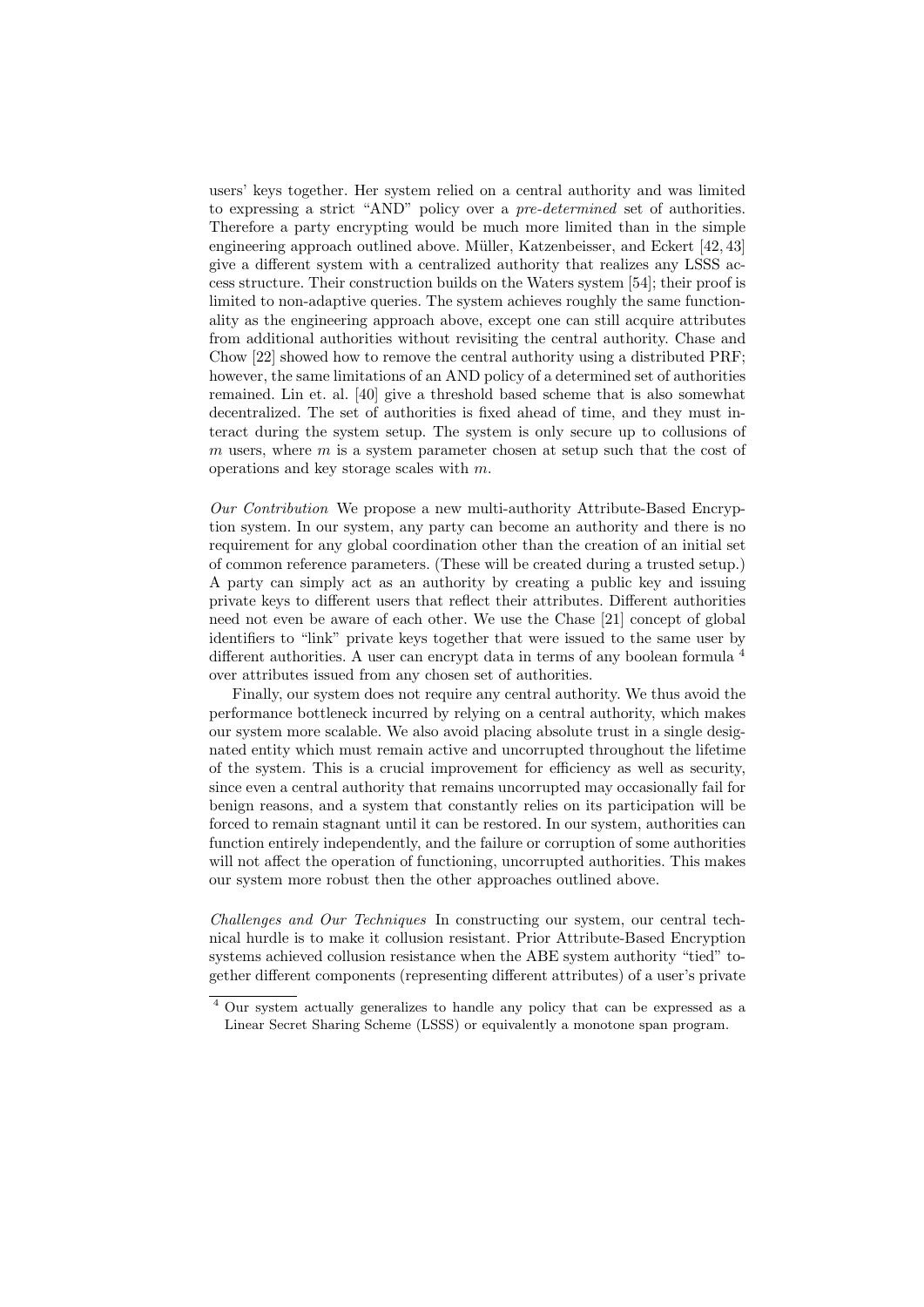key by randomizing the key. Such randomization would make the different key components compatible with each other, but not with the parts of a key issued to another user.

In our setting, we want to satisfy the simultaneous goals of autonomous key generation and collusion resistance. The requirement of autonomous key generation means that established techniques for key randomization cannot be applied since there is no one party to compile all the pieces together. Furthermore, in our system each component may come from a different authority, where such authorities have no coordination and are possibly not even aware of each other and there is no preset access structure.<sup>5</sup>

To overcome this, we develop a novel technique for tying a user's key components together and preventing collusion attacks between users with different global identifiers. At a high level, instead of relying on one key generation call to tie all key components together, we will use a hash function on the user's global identity, GID to manage collusion resistance across multiple key generations issued by different authorities.

In our system, we define a hash function *H* (modeled as a random oracle) that hashes each identity to a (bilinear) group element. We will use the group element output from the hash function  $H(GID)$  as the linchpin to tie keys together. Tying keys together in this manner is more challenging than in the single authority case. Our main idea is to structure the decryption mechanism at each satisfied node '*x*' in the access tree such that a user will recover a target group element of the form  $e(g, g)^{\lambda_x} \cdot e(g, H(\text{GID}))^{w_x}$ . This group element first contains a secret share  $\lambda_x$  of a secret *s* in the exponent, and these shares can be combined to recover the message. However, these will each be "blinded" by a share  $w_x$  which is a share of 0 in the exponent with base  $e(q, H(\text{GID}))$ . This structure allows for the decryption algorithm to both reconstruct the main secret and to unblind it in parallel. If a user with a particular identifier GID satisfies the access tree, he can reconstruct *s* in the exponent by raising the group elements to the proper exponents. However, this operation will simultaneously reconstruct the share of 0 and thus the  $e(g, H(\text{GID}))$  terms will cancel out. Intuitively, if two users with different global identifiers GID*,* GID*′* attempt to collude, the cancelation will not work since the  $w_x$  shares will have different bases.

We prove our system secure using the recent dual system encryption methodology [53], where the security proof works by first converting the challenge ciphertexts and private keys to a semi-functional form and then arguing security. We follow a recent variant of the dual system proof technique due to Lewko and Waters [39] and build our system using bilinear groups of composite order. The absence of coordination between the authorities also introduces a new technical challenge in applying the dual system encryption methodology. Due to the decentralized nature of user's keys, the techniques employed in [37] to achieve full security for single authority ABE using dual system encryption are insufficient. We overcome this by using two semi-functional subgroups instead of one, and

<sup>5</sup> Prior works [21, 22] assumed coordination ahead of time between different authorities and required a limited access structure.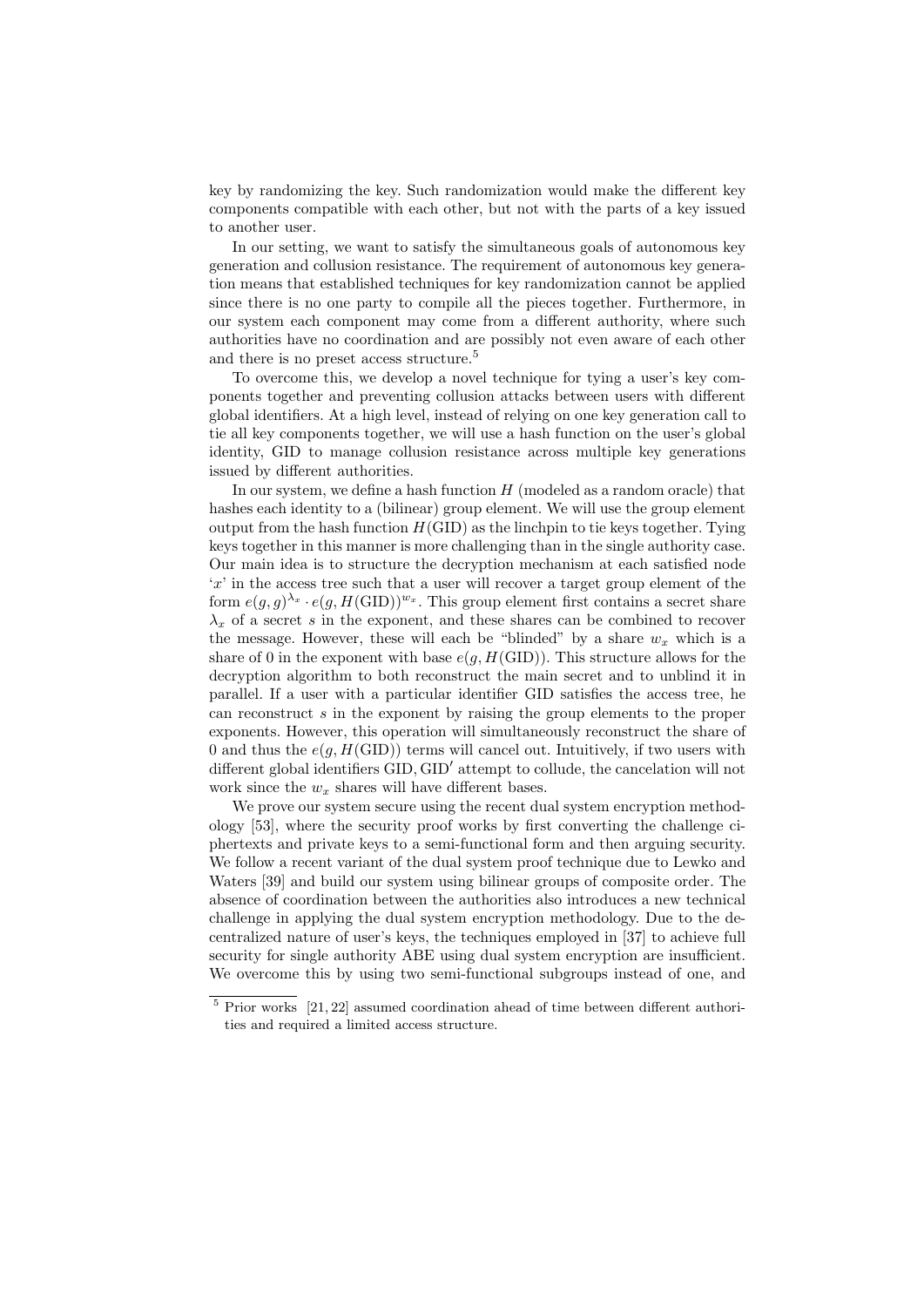switching between these allows us to defeat the information-theoretic problem which is naturally encountered if one simply tries to apply the previous techniques. We prove security under similar assumptions to the LW paper in the random oracle model.

*Related Work* Several of the roots of Attribute-Based Encryption can be traced back to Identity Based Encryption (IBE), proposed by Shamir [46]. The first IBE schemes were constructed by Boneh and Franklin [13] and Cocks [24]. These initial systems were proven secure in the random oracle model. Other standard model solutions followed [20, 9, 10, 52, 27], along with extensions to the hierarchical IBE setting [34, 28, 11].

Attribute-based encryption was introduced by Sahai and Waters [45]. Subsequently, Goyal, Pandey, Sahai, and Waters [30] formulated two complimentary forms of ABE: Ciphertext-Policy Attribute-Based Encryption (CP-ABE) and Key-Policy Attribute-Based Encryption (KP-ABE). In a CP-ABE system, keys are associated with sets of attributes and ciphertexts are associated with access policies. In a KP-ABE system, the situation is reversed: keys are associated with access policies and ciphertexts are associated with sets of attributes. Since then, several different ABE systems have been proposed [8, 21, 23, 29, 44, 54, 22], as well as related systems [14, 2]. The problem of building ABE systems with multiple authorities was proposed by Sahai and Waters and first considered by Chase [21] and Chase and Chow [22]. Another interesting direction is the construction of "anonymous" or predicate encryption systems  $[36, 49, 17, 12, 1, 47, 37]$  where in addition to the data the encryption policy or other properties are hidden. Other works have discussed similar problems without addressing collusion resistance [3–5, 18, 41, 51]. In these systems, the data encryptor specifies an access policy such that a set of users can decrypt the data only if the union of their credentials satisfies the access policy.

Until recently, all ABE systems were proven secure in the selective model where an attacker needed to declare the structure of the challenge ciphertext *before* seeing the public parameters. Recently, Lewko, Okamoto, Sahai, Takashima and Waters [37] solved the open problem by giving the first fully secure Attribute-Based Encryption systems. Their system applied the dual system encryption methodology introduced by Waters [53] and techniques used by Lewko and Waters [39]. Our proof uses some techniques from Lewko et. al. [37], but faces new challenges from the multi-authority setting.

*Organization* In Section 2, we formally define multi-authority CP-ABE systems and their security. In Section 3, we give our complexity assumptions. In Section 4, we present our multi-authority CP-ABE system and outline the proof of its security. In Section 5, we discuss possible extensions of our results.

## **2 Multi-authority CP-ABE**

Here we give the necessary background on multi-authority CP-ABE schemes and their security definition. For background on access structures, linear secret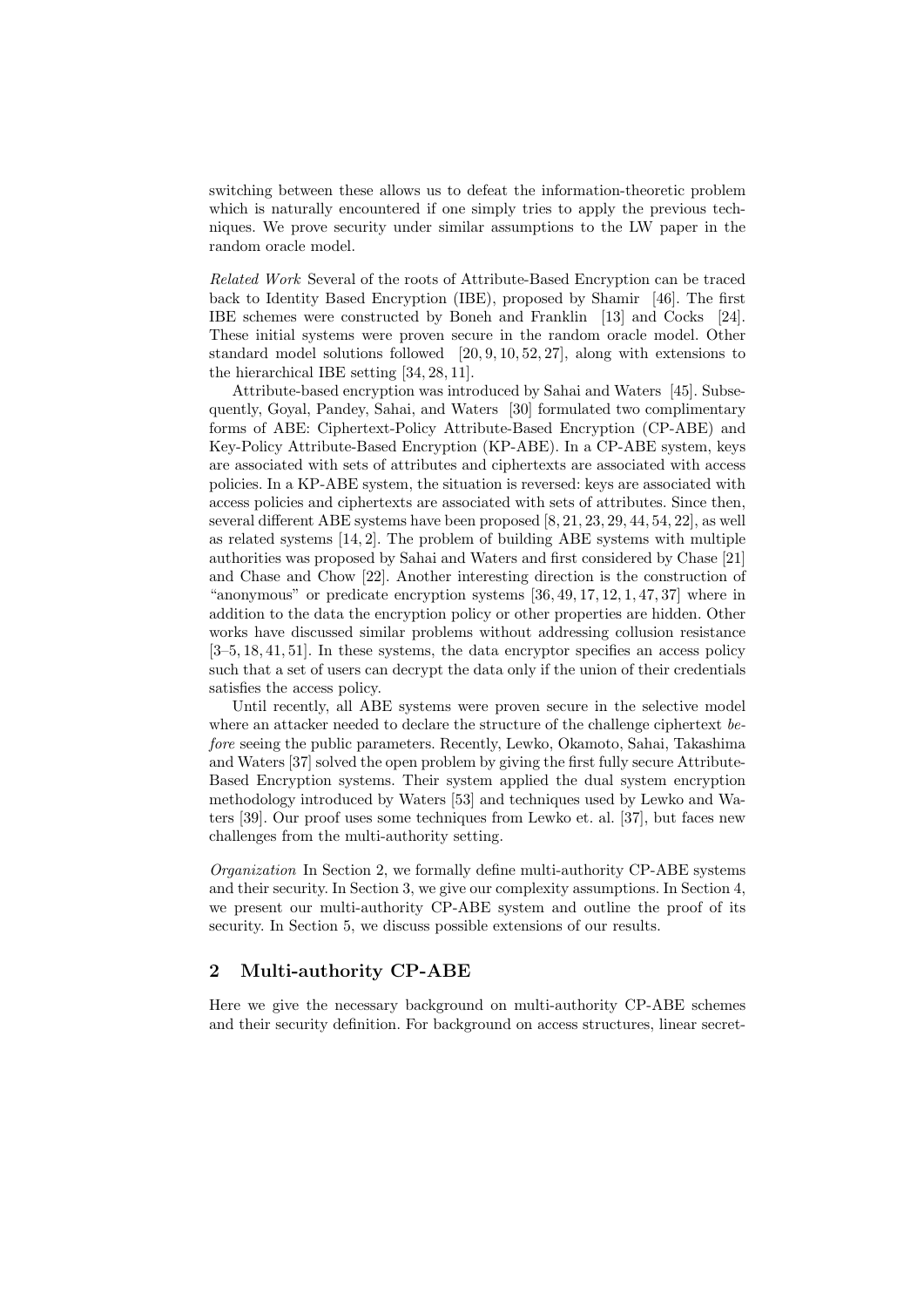sharing schemes, and composite order bilinear groups, see the full version of this paper [38].

A multi-authority Ciphertext-Policy Attribute-Based Encryption system is comprised of the following five algorithms:

 $Global Setup(\lambda) \rightarrow GP$  The global setup algorithm takes in the security parameter  $\lambda$  and outputs global parameters GP for the system.

 $Authority$   $Setup(GP) \rightarrow SK, PK$  Each authority runs the authority setup algorithm with GP as input to produce its own secret key and public key pair, SK*,*PK.

 $\text{Encrypt}(M, (A, \rho), \text{GP}, \{\text{PK}\}) \rightarrow \text{CT}$  The encryption algorithm takes in a message *M*, an access matrix  $(A, \rho)$ , the set of public keys for relevant authorities, and the global parameters. It outputs a ciphertext CT.

 $KeyGen(GID, GP, i, SK) \rightarrow K_{i,GID}$  The key generation algorithm takes in an identity GID, the global parameters, an attribute *i* belonging to some authority, and the secret key SK for this authority. It produces a key  $K_{i,\text{GID}}$  for this attribute, identity pair.

 $Decrypt(CT, GP, {K_{i,GID}}) \rightarrow M$  The decryption algorithm takes in the global parameters, the ciphertext, and a collection of keys corresponding to attribute, identity pairs all with the same fixed identity GID. It outputs either the message *M* when the collection of attributes *i* satisfies the access matrix corresponding to the ciphertext. Otherwise, decryption fails.

**Definition 1.** *A multi-authority CP-ABE system is said to be correct if whenever* GP *is obtained from the global setup algorithm,* CT *is obtained from the encryption algorithm on the message M, and {*K*i,*GID*} is a set of keys obtained from the key generation algorithm for the same identity* GID *and for a set of attributes satisfying the access structure of the ciphertext,*  $Decrypt$ (CT, GP,  $\{K_i\}_{GID}$ ) = *M.*

#### **2.1 Security Definition**

We define security for multi-authority Ciphertext-Policy Attribute-Based Encryption systems by the following game between a challenger and an attacker. We assume that adversaries can corrupt authorities only statically, but key queries are made adaptively. A static corruption model is also used by Chase [21] and Chase and Chow [22], but we note that our model additionally allows the adversary to choose the public keys of the corrupted authorities for itself, instead of having these initially generated by the challenger.

We let *S* denote the set of authorities and *U* denote the universe of attributes. We assume each attribute is assigned to one authority (though each authority may control multiple attributes). In practice, we can think of an attribute as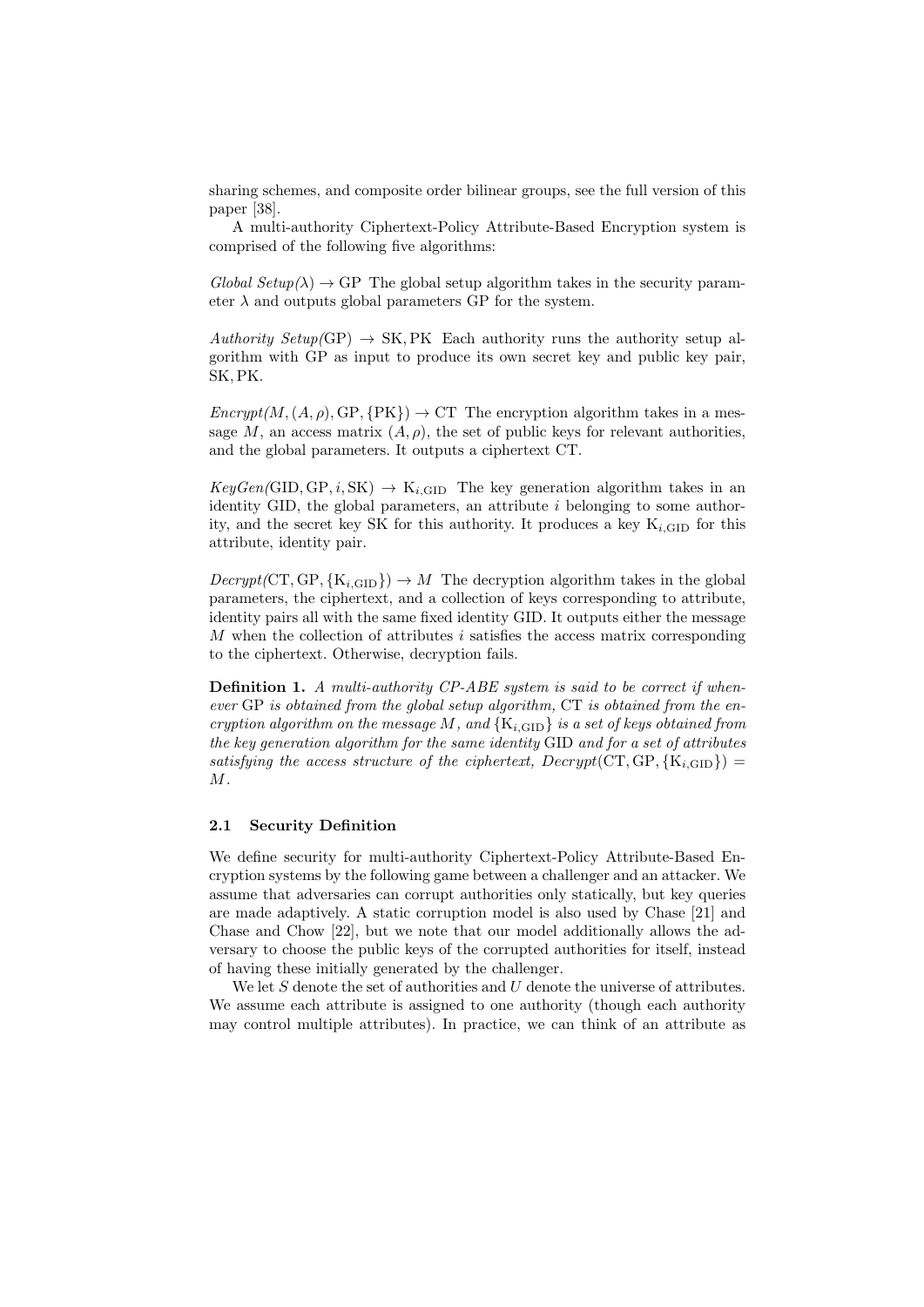being the concatenation of an authority's public key and a string attribute. This will ensure that if multiple authorities choose the same string attribute, these will still correspond to distinct attributes in the system.

*Setup* The global setup algorithm is run. The attacker specifies a set  $S' \subseteq S$  of corrupt authorities. For good (non-corrupt) authorities in *S − S ′* , the challenger obtains public key, private key pairs by running the authority setup algorithm, and gives the public keys to the attacker.

*Key Query Phase 1* The attacker makes key queries by submitting pairs (*i,* GID) to the challenger, where *i* is an attribute belonging to a good authority and GID is an identity. The challenger responds by giving the attacker the corresponding key, K*i,*GID.

*Challenge Phase* The attacker must specify two messages,  $M_0, M_1$ , and an access matrix  $(A, \rho)$ . The access matrix must satisfy the following constraint. We let *V* denote the subset of rows of *A* labeled by attributes controlled by corrupt authorities. For each identity GID, we let  $V_{\text{GID}}$  denote the subset of rows of  $A$ labeled by attributes *i* for which the attacker has queried (*i,* GID). For each GID, we require that the subspace spanned by  $V \cup V_{\text{GID}}$  must not include  $(1, 0, \ldots, 0)$ . (In other words, the attacker cannot ask for a set of keys that allow decryption, in combination with any keys that can obtained from corrupt authorities.) The attacker must also give the challenger the public keys for any corrupt authorities whose attributes appear in the labeling  $\rho$ . The challenger flips a random coin  $\beta \in \{0,1\}$  and sends the attacker an encryption of  $M_\beta$  under access matrix (*A, ρ*).

*Key Query Phase 2* The attacker may submit additional key queries (*i,* GID), as long as they do not violate the constraint on the challenge matrix  $(A, \rho)$ .

*Guess* The attacker must submit a guess  $\beta'$  for  $\beta$ . The attacker wins if  $\beta = \beta'$ . The attacker's advantage in this game is defined to be  $Pr[\beta = \beta'] - \frac{1}{2}$ .

**Definition 2.** *A multi-authority Ciphertext-Policy Attribute-Based Encryption system is secure (against static corruption of authorities) if all polynomial time attackers have at most a negligible advantage in this security game.*

#### **2.2 Transformation from One-Use Multi-Authority CP-ABE**

In the full version of this paper, we show how to construct a fully secure multiauthority CP-ABE system where attributes are used multiple times in an access matrix from a fully secure multi-authority CP-ABE system where attributes are used only once. We do this with a simple encoding technique. This same transformation was employed by [37] for (single authority) CP-ABE.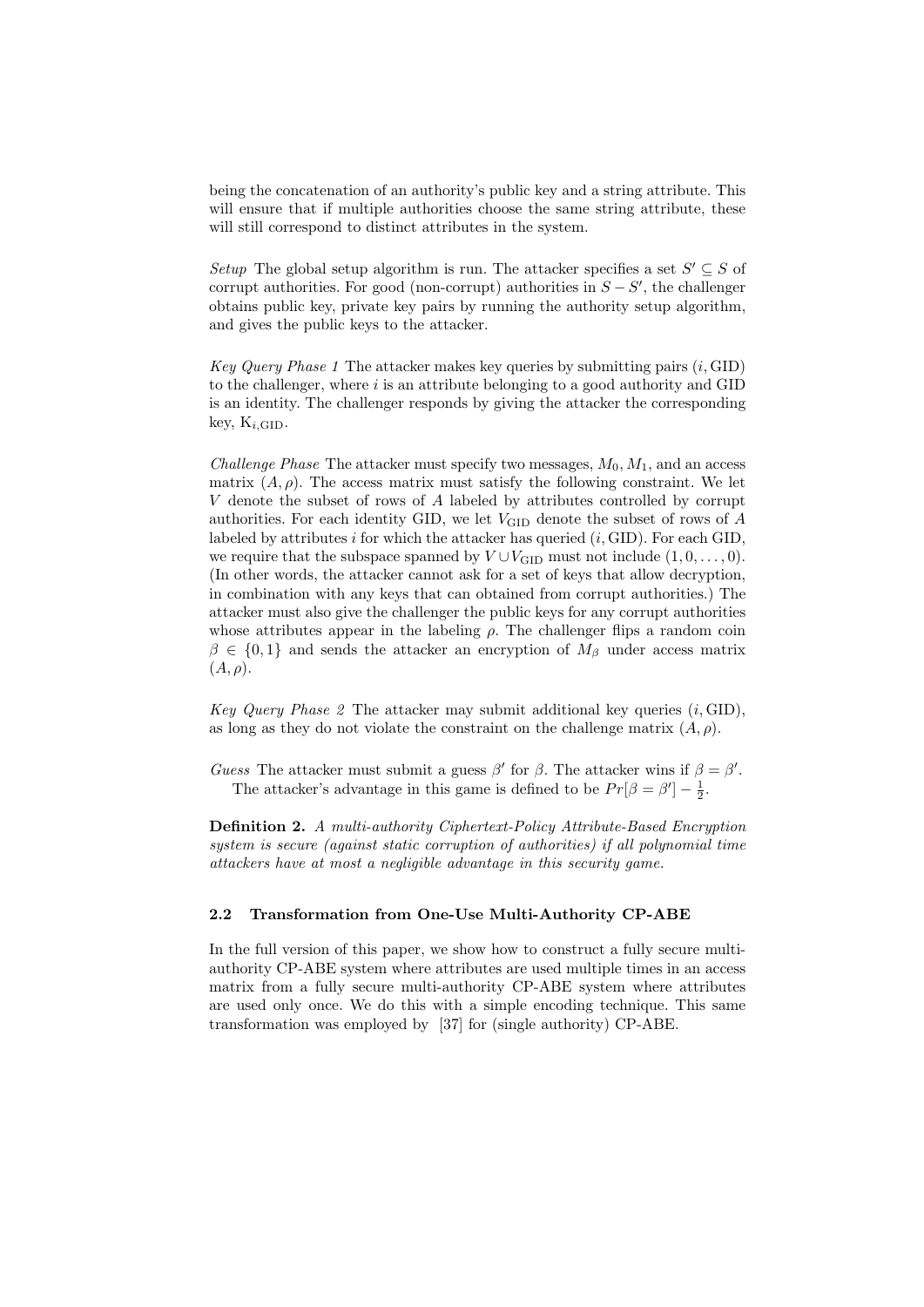#### **3 Our Assumptions**

We now state the complexity assumptions that we will rely on to prove security for our system. These assumptions are formulated for a bilinear group *G* of order  $N = p_1p_2p_3$ , a product of 3 primes. We let  $e: G \times G \rightarrow G_T$  denote the bilinear map. For background on these groups, see the full version. We note that these are similar to the assumptions used in [39, 37]. While the fourth assumption is new, the first three are instances of the class of General Subgroup Decision Assumptions described in [7]. This class is defined as follows: in a bilinear group of order  $N = p_1 p_2 \tldots p_n$ , there is a subgroup of order  $\prod_{i \in S} p_i$  for each subset  $S \subseteq \{1, \ldots, n\}$ . We let  $S_0, S_1$  denote two distinct subsets. We then assume it is hard to distinguish a random element from the subgroup associated with  $S_0$ from a random element of the subgroup associated with  $S_1$ , even if one is given random elements from subgroups associated with several subsets  $Z_i$  which each satisfy either that  $S_0 \cap Z_i = \emptyset = S_1 \cap Z_i$  or  $S_0 \cap Z_i \neq \emptyset \neq S_1 \cap Z_i$ . We prove our four specific assumptions are generically secure in the full version, under the assumption that it is hard to find a nontrivial factor of the group order *N*.

In the assumptions below, we let  $G_{p_1}$ , e.g., denote the subgroup of order  $p_1$ in G. We note that if  $g_i \in G_{p_i}$  and  $g_j \in G_{p_j}$  for  $i \neq j$ , then  $e(g_i, g_j) = 1$ . When we write  $g_1 \stackrel{R}{\longleftarrow} G_{p_1}$ , we mean that  $g_1$  is chosen to be a random generator of  $G_{p_1}$ (so it is not the identity element). Similarly, when we write  $T_1 \stackrel{R}{\longleftarrow} G$ , we mean that  $T_1$  is chosen to be a random generator of  $G$  (this is not quite the same as a uniformly random element, but the distributions are negligibly close).

*Assumption 1 (Subgroup decision problem for 3 primes)* Given a group generator *G*, we define the following distribution:

$$
\mathbb{G} = (N = p_1 p_2 p_3, G, G_T, e) \xleftarrow{R} \mathcal{G},
$$

$$
g_1 \xleftarrow{R} G_{p_1},
$$

$$
D = (\mathbb{G}, g_1),
$$

$$
T_1 \xleftarrow{R} G, T_2 \xleftarrow{R} G_{p_1}.
$$

We define the advantage of an algorithm  $A$  in breaking Assumption 1 to be:

$$
Adv1_{\mathcal{G},\mathcal{A}}(\lambda) := \big| Pr[\mathcal{A}(D,T_1) = 1] - Pr[\mathcal{A}(D,T_2) = 1] \big|.
$$

We note that  $T_1$  can be written (uniquely) as the product of an element of  $G_{p_1}$ , an element of  $G_{p_2}$ , and an element of  $G_{p_3}$ . We refer to these elements as the " $G_{p_1}$  part of  $T_1$ ", the " $G_{p_2}$  part of  $T_1$ ", and the " $G_{p_3}$  part of  $T_1$ " respectively. We will use this terminology in our proofs.

**Definition 3.** We say that G satisfies Assumption 1 if  $Adv1_{\mathcal{G},\mathcal{A}}(\lambda)$  is a negligible *function of λ for any polynomial time algorithm A.*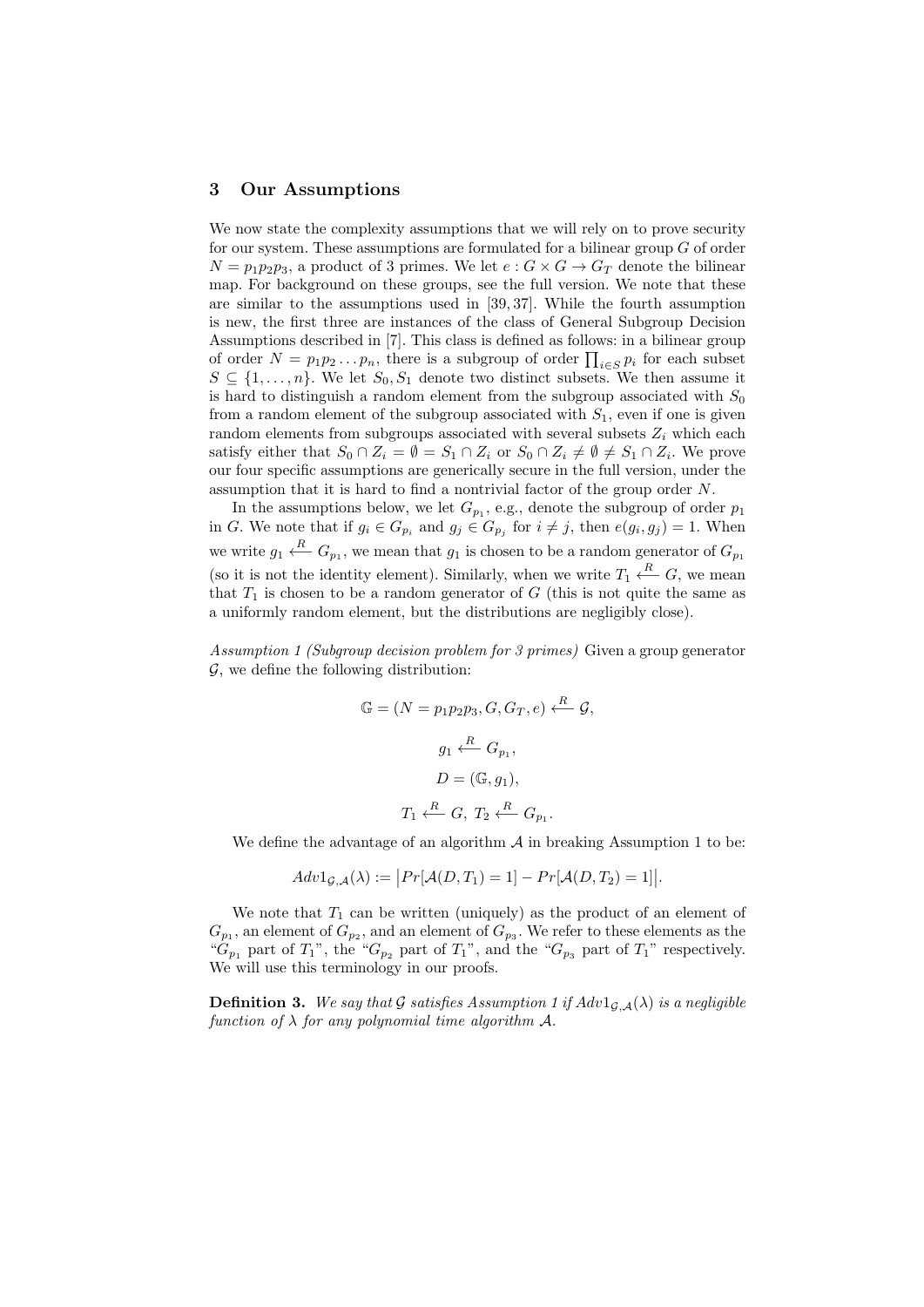*Assumption 2* Given a group generator  $\mathcal{G}$ , we define the following distribution:

$$
\mathbb{G} = (N = p_1 p_2 p_3, G, G_T, e) \xleftarrow{R} \mathcal{G},
$$
  
\n
$$
g_1, X_1 \xleftarrow{R} G_{p_1}, X_2 \xleftarrow{R} G_{p_2}, g_3 \xleftarrow{R} G_{p_3},
$$
  
\n
$$
D = (\mathbb{G}, g_1, g_3, X_1 X_2),
$$
  
\n
$$
T_1 \xleftarrow{R} G_{p_1}, T_2 \xleftarrow{R} G_{p_1 p_2}.
$$

We define the advantage of an algorithm  $A$  in breaking Assumption 2 to be:

$$
Adv2_{\mathcal{G}, \mathcal{A}}(\lambda) := \big| Pr[\mathcal{A}(D, T_1) = 1] - Pr[\mathcal{A}(D, T_2) = 1] \big|.
$$

**Definition 4.** We say that *G* satisfies Assumption 2 if  $Adv2_{G,\mathcal{A}}(\lambda)$  is a negligible *function of*  $\lambda$  *for any polynomial time algorithm*  $\mathcal{A}$ *.* 

*Assumption 3* Given a group generator  $\mathcal{G}$ , we define the following distribution:

$$
\mathbb{G} = (N = p_1 p_2 p_3, G, G_T, e), \frac{R}{\cdot} \mathcal{G},
$$
  
\n
$$
g_1, X_1 \xleftarrow{R} G_{p_1}, Y_2 \xleftarrow{R} G_{p_2}, X_3, Y_3 \xleftarrow{R} G_{p_3},
$$
  
\n
$$
D = (\mathbb{G}, g_1, X_1 X_3, Y_2 Y_3),
$$
  
\n
$$
T_1 \xleftarrow{R} G_{p_1 p_2}, T_2 \xleftarrow{R} G_{p_1 p_3}.
$$

We define the advantage of an algorithm  $\mathcal A$  in breaking Assumption 3 to be:

$$
Adv3_{\mathcal{G},\mathcal{A}}(\lambda) := \big| Pr[\mathcal{A}(D,T_1) = 1] - Pr[\mathcal{A}(D,T_2) = 1] \big|.
$$

**Definition 5.** We say that G satisfies Assumption 3 if  $Adv3_{\mathcal{G},\mathcal{A}}(\lambda)$  is a negligible *function of*  $\lambda$  *for any polynomial time algorithm*  $\mathcal{A}$ *.* 

*Assumption 4* Given a group generator  $G$ , we define the following distribution:

$$
\mathbb{G} = (N = p_1 p_2 p_3, G, G_T, e), \frac{R}{L} \mathcal{G},
$$
  
\n
$$
g_1 \xleftarrow{R} G_{p_1}, g_2 \xleftarrow{R} G_{p_2}, g_3 \xleftarrow{R} G_{p_3}, a, b, c, d \xleftarrow{R} \mathbb{Z}_N,
$$
  
\n
$$
D = (\mathbb{G}, g_1, g_2, g_3, g_1^a, g_1^b g_3^b, g_1^c, g_1^{ac} g_3^d),
$$
  
\n
$$
T_1 = e(g_1, g_1)^{abc}, T_2 \xleftarrow{R} G_T.
$$

We define the advantage of an algorithm  $A$  in breaking Assumption 4 to be:

$$
Adv4_{\mathcal{G}, \mathcal{A}}(\lambda) := \big| Pr[\mathcal{A}(D, T_1) = 1] - Pr[\mathcal{A}(D, T_2) = 1] \big|.
$$

**Definition 6.** We say that G satisfies Assumption 4 if  $Adv4_{\mathcal{G},\mathcal{A}}(\lambda)$  is a negligible *function of λ for any polynomial time algorithm A.*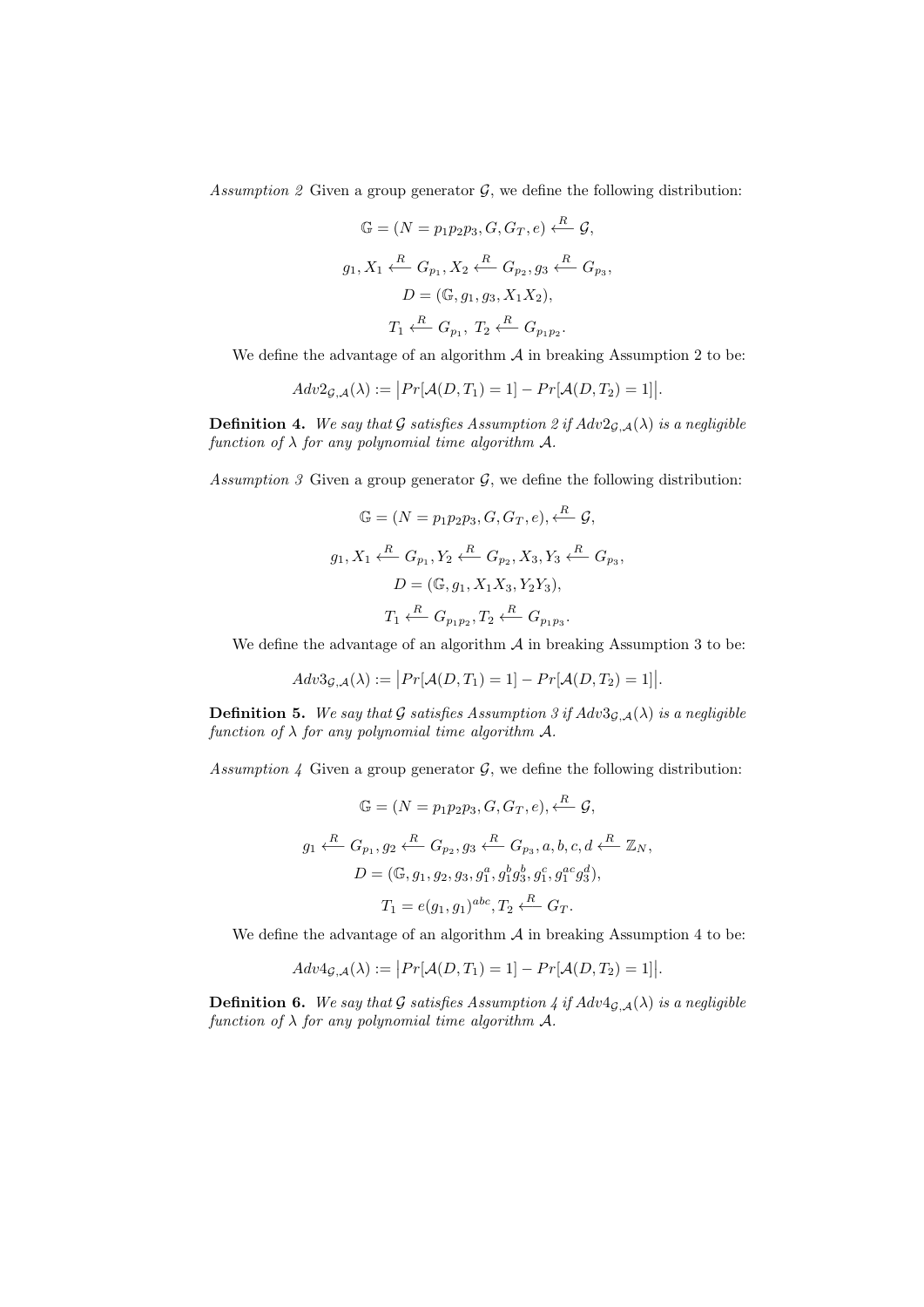#### **4 Our Multi-Authority CP-ABE System**

We now present our one-use multi-authority ciphertext-policy attribute based encryption system. We use a composite order bilinear group  $G$ , where the group order is a product of three primes:  $N = p_1 p_2 p_3$ . Except for the random oracle *H* which maps identities to random group elements, the entire system is confined to the subgroup  $G_{p_1}$  in  $G$ . The subgroups  $G_{p_2}$  and  $G_{p_3}$  are used in our security proof, which employs the dual system encryption technique. In a dual system, keys and ciphertexts can be either normal or semi-functional. Normal keys and ciphertexts in our system will be contained in the subgroup  $G_{p_1}$ , while semifunctional keys and ciphertexts will involve elements of the subgroups  $G_{p_2}$  and  $G_{p_3}$ . In other words, the subgroups  $G_{p_2}$  and  $G_{p_3}$  form the semi-functional space, which is orthogonal to the subgroup  $G_{p_1}$  where the normal keys and ciphertexts reside.

To prevent collusion attacks, our system uses the global identity to "tie" together the various attributes belonging to a specific user so that they cannot be successfully combined with another's user's attributes in decryption. More specifically, the encryption algorithm blinds the message *M* with  $e(g_1, g_1)^s$ , where  $g_1$ is a generator of the subgroup  $G_{p_1}$ , and *s* is a randomly chosen value in  $\mathbb{Z}_N$ . The value *s* is then split into shares  $\lambda_x$  according to the LSSS matrix, and the value 0 is split into shares  $\omega_x$ . The decryptor must recover the blinding factor  $e(g_1, g_1)^s$ by pairing their keys for attribute, identity pairs (*i,* GID) with the ciphertext elements to obtain the shares of *s*. In doing so, the decryptor will introduce terms of the form  $e(g_1, H(\text{GID}))^{\omega_x}$ . If the decryptor has a satisfying set of keys with the same identity GID, these additional terms will cancel from the final result, since the  $\omega_x$ 's are shares of 0. If two users with different identities GID and GID<sup>'</sup> attempt to collude and combine their keys, then there will be some terms of the form  $e(g_1, H(\text{GID}))^{\omega_x}$  and some terms of the form  $e(g_1, H(\text{GID}'))^{\omega_{x'}}$ , and these will not cancel with each other, thereby preventing the recovery of  $e(g_1, g_1)^s$ .

## **4.1 Construction**

*Global Setup(* $\lambda$ *)*  $\rightarrow$  GP In the global setup, a bilinear group *G* of order  $N =$  $p_1p_2p_3$  is chosen. The global public parameters, GP, are *N* and a generator  $g_1$ of  $G_{p_1}$ . In addition, the description of a hash function  $H: \{0,1\}^* \to G$  that maps global identities GID to elements of *G* is published. We will model *H* as a random oracle.

*Authority*  $Setup(GP) \rightarrow PK$ *, SK For each attribute <i>i* belonging to the authority, the authority chooses two random exponents  $\alpha_i, y_i \in \mathbb{Z}_N$  and publishes  $PK_j =$  $\{e(g_1,g_1)^{\alpha_i},g_1^{y_i}\forall i\}$  as its public key. It keeps  $SK = {\alpha_i, y_i\forall i}$  as its secret key.

 $\text{Encrypt}(M, (A, \rho), \text{GP}, \{ \text{PK} \}) \rightarrow \text{CT}$  The encryption algorithm takes in a message *M*, an  $n \times \ell$  access matrix *A* with  $\rho$  mapping its rows to attributes, the global parameters, and the public keys of the relevant authorities. It chooses a random  $s \in \mathbb{Z}_N$  and a random vector  $v \in \mathbb{Z}_N^{\ell}$  with *s* as its first entry. We let  $\lambda_x$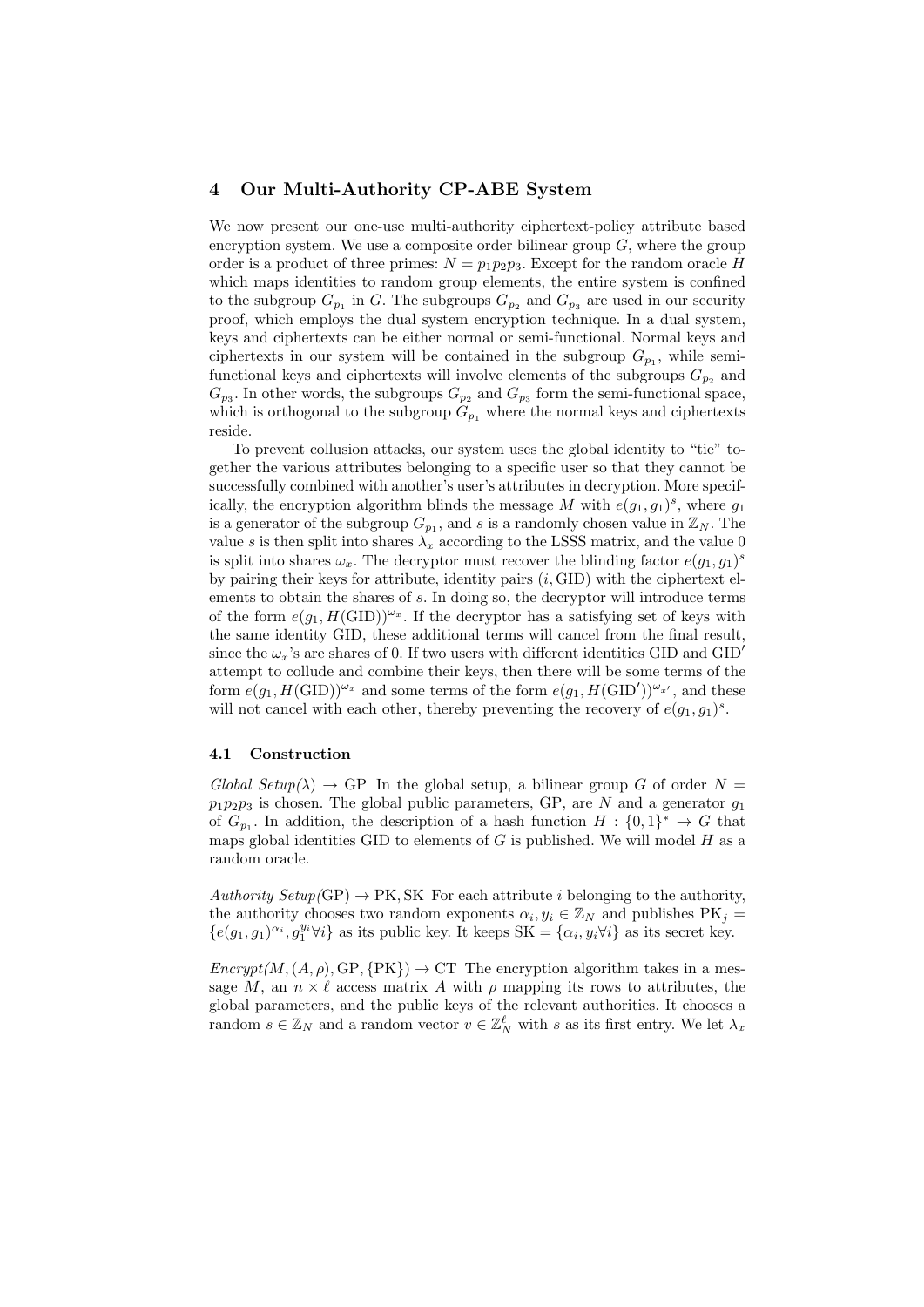denote  $A_x \cdot v$ , where  $A_x$  is row *x* of *A*. It also chooses a random vector  $w \in \mathbb{Z}_N^{\ell}$ with 0 as its first entry. We let  $\omega_x$  denote  $A_x \cdot w$ . For each row  $A_x$  of  $A$ , it chooses a random  $r_x \in \mathbb{Z}_N$ . The ciphertext is computed as:

$$
C_0 = Me(g_1, g_1)^s, C_{1,x} = e(g_1, g_1)^{\lambda_x} e(g_1, g_1)^{\alpha_{\rho(x)}r_x},
$$
  

$$
C_{2,x} = g_1^{r_x}, C_{3,x} = g_1^{y_{\rho(x)}r_x} g_1^{\omega_x} \ \forall x.
$$

 $KeyGen(GID, i, SK, GP) \rightarrow K_{i,GID}$  To create a key for GID for attribute *i* belonging to an authority, the authority computes:

$$
\mathbf{K}_{i,\text{GID}} = g_1^{\alpha_i} H(\text{GID})^{y_i}.
$$

 $Decrypt$ ( $CT$ ,  ${K_i \text{ GID}}$ ,  ${GP}$ )  $\rightarrow M$  We assume the ciphertext is encrypted under an access matrix  $(A, \rho)$ . To decrypt, the decryptor first obtains  $H(\text{GID})$  from the random oracle. If the decryptor has the secret keys  ${K_{\rho(x),\text{GID}}}$  for a subset of rows  $A_x$  of *A* such that  $(1,0,\ldots,0)$  is in the span of these rows, then the decryptor proceeds as follows. For each such *x*, the decryptor computes:

$$
C_{1,x} \cdot e(H(\mathrm{GID}), C_{3,x})/e(K_{\rho(x),\mathrm{GID}}, C_{2,x}) = e(g_1,g_1)^{\lambda_x} e(H(\mathrm{GID}), g_1)^{\omega_x}.
$$

 $\sum_{x} c_x A_x = (1, 0, \dots, 0)$  and computes: The decryptor then chooses constants  $c_x \in \mathbb{Z}_N$  such that

$$
\prod_{x} (e(g_1, g_1)^{\lambda_x} e(H(\text{GID}), g_1)^{\omega_x})^{c_x} = e(g_1, g_1)^s.
$$

(We recall that  $\lambda_x = A_x \cdot v$  and  $\omega_x = A_x \cdot w$ , where  $v \cdot (1,0,\ldots,0) = s$  and  $w \cdot (1,0,\ldots,0) = 0.$  The message can then be obtained as:

$$
M=C_0/e(g_1,g_1)^s.
$$

#### **4.2 Security**

We apply a form of the dual system encryption technique to prove security; overcoming the new challenges that arise in the multi-authority setting. In a dual system, keys and ciphertexts can either be normal or semi-functional: normal keys can decrypt semi-functional ciphertexts, semi-functional keys can decrypt normal ciphertexts, but semi-functional keys cannot decrypt semi-functional ciphertexts. The proof proceeds by a hybrid argument over a sequence of games, where we first change the challenge ciphertext to be semi-functional, and then change the keys to be semi-functional one by one. To prove that these games are indistinguishable, we must ensure that the simulator cannot test the form of the key being turned from normal to semi-functional for itself by test decrypting a semi-functional ciphertext. We avoid this problem employing the approach of [39, 37], where the simulator can only make a challenge ciphertext and key pair which is *nominally semi-functional*, meaning that both the key and ciphertext have semi-functional components, but these cancel out upon decryption. Thus, if the simulator attempts to test the form of the key for itself, decryption will succeed unconditionally.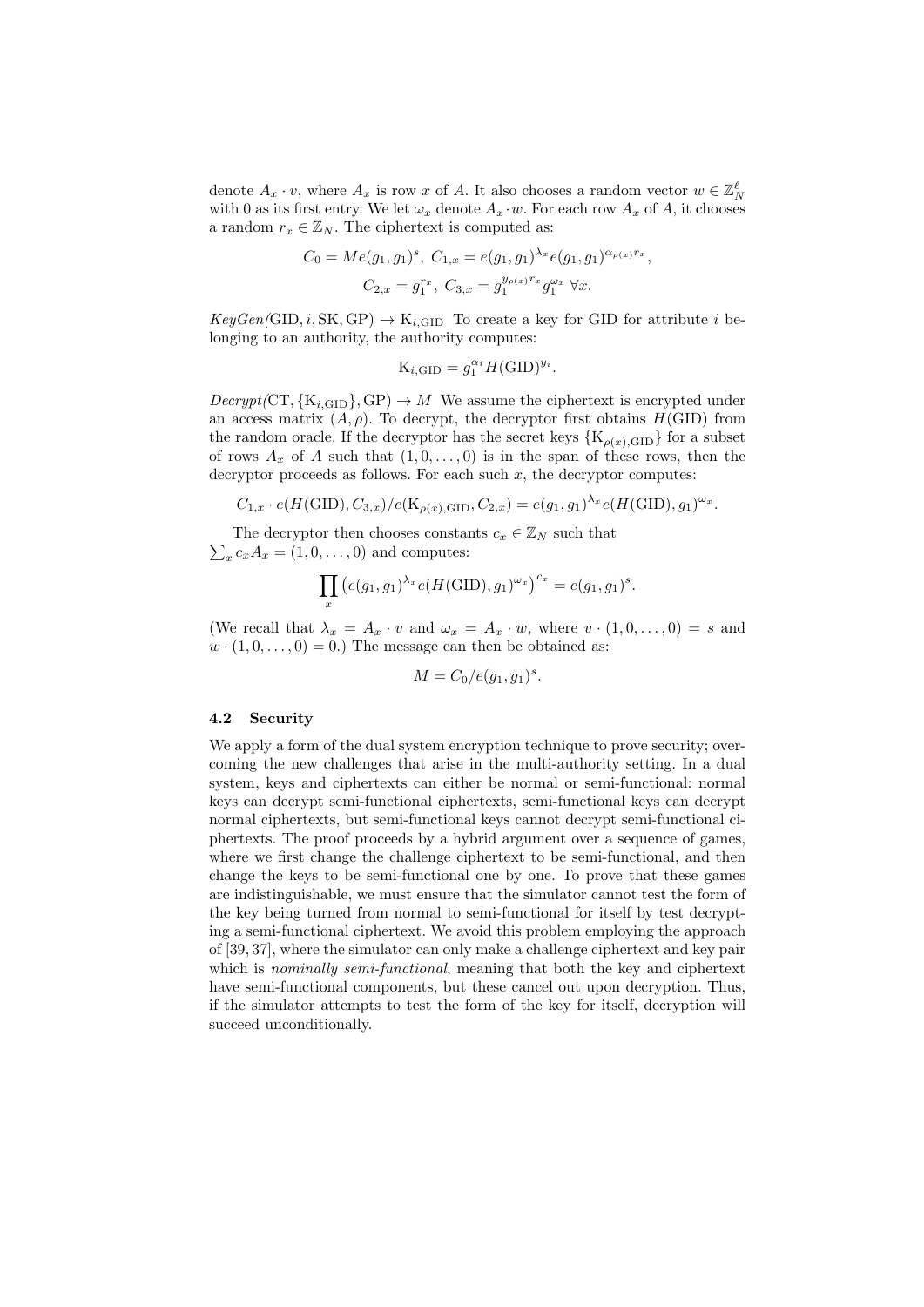*New Challenges* The existence of multiple authorities who do not coordinate with each other introduces additional technical challenges in our case. Nominal semifunctionality must be hidden from the attacker's view, which is accomplished in [37] by using temporary "blinding factors" in the semi-functional space that are active for one key at a time. Leaving these blinding factors off for the other keys prevents leakage of information that would information-theoretically reveal nominal semi-functionality in the attacker's view. However, what allows these blinding factors to be turned on and off is the stable presence of a semi-functional term attached to a single element in each key derived from the master secret key. In the multi-authority case, we do not have this sort of structural linchpin to rely on. We still need the blinding factors to hide nominal semi-functionality, but we cannot simply excise them from the other semi-functional keys to prevent their leakage. To overcome this, we use two subgroups for the semi-functional space, and instead of removing the blinding factors from the other keys, we "switch" them from one semi-functional subgroup to the other. This switch preserves semi-functionality of the keys while avoiding leakage of information about the subgroup the semi-functional components have been switched out of.

*Hybrid Organization* We now formally define our sequence of games. We will assume a one-use restriction on attributes throughout the proof: this means that the row labeling  $\rho$  of the challenge ciphertext access matrix  $(A, \rho)$  must be injective.

The first game, Game*Real*, is the real security game. We next define Game*Real′* , which is like the real security game, except that the random oracle maps identities GID to random elements of  $G_{p_1}$  instead of  $G$ . We now define semi-functional ciphertexts and keys, which are used only in the proof - not in the real system.

Semi-functional ciphertexts will contain terms from subgroups  $G_{p_2}$  and  $G_{p_3}$ . Semi-functional keys will be of two types: semi-functional keys of Type 1 will have terms in  $G_{p_2}$ , while semi-functional keys of Type 2 will have terms in  $G_{p_3}$ . When a semi-functional key of Type 1 is used to decrypt a semi-functional ciphertext, the extra terms from  $G_{p_2}$  in the key will be paired with the extra  $G_{p_2}$  terms in the ciphertext, which will cause decryption to fail. When a semi-functional key of Type 2 is used to decrypt a semi-functional ciphertext, the extra terms from  $G_{p_3}$  in the key will be paired with the extra  $G_{p_3}$  terms in the ciphertext, which will cause decryption to fail.

To more precisely describe semi-functional ciphertexts and keys, we first fix random values  $z_i, t_i \in \mathbb{Z}_N$  for each attribute *i* which will be common to semifunctional ciphertexts and keys. These values are fixed per attribute, and do not vary for different users.

*Semi-functional Ciphertexts* To create a semi-functional ciphertext, we first run the encryption algorithm to obtain a normal ciphertext,

$$
C'_0
$$
,  $C'_{1,x}$ ,  $C'_{2,x}$ ,  $C'_{3,x}$   $\forall x$ .

We let  $g_2, g_3$  denote generators of  $G_{p_2}$  and  $G_{p_3}$  respectively. We choose two random vectors  $u_2, u_3 \in \mathbb{Z}_N^{\ell}$  and set  $\delta_x = A_x \cdot u_2, \sigma_x = A_x \cdot u_3$  for each row  $A_x$  of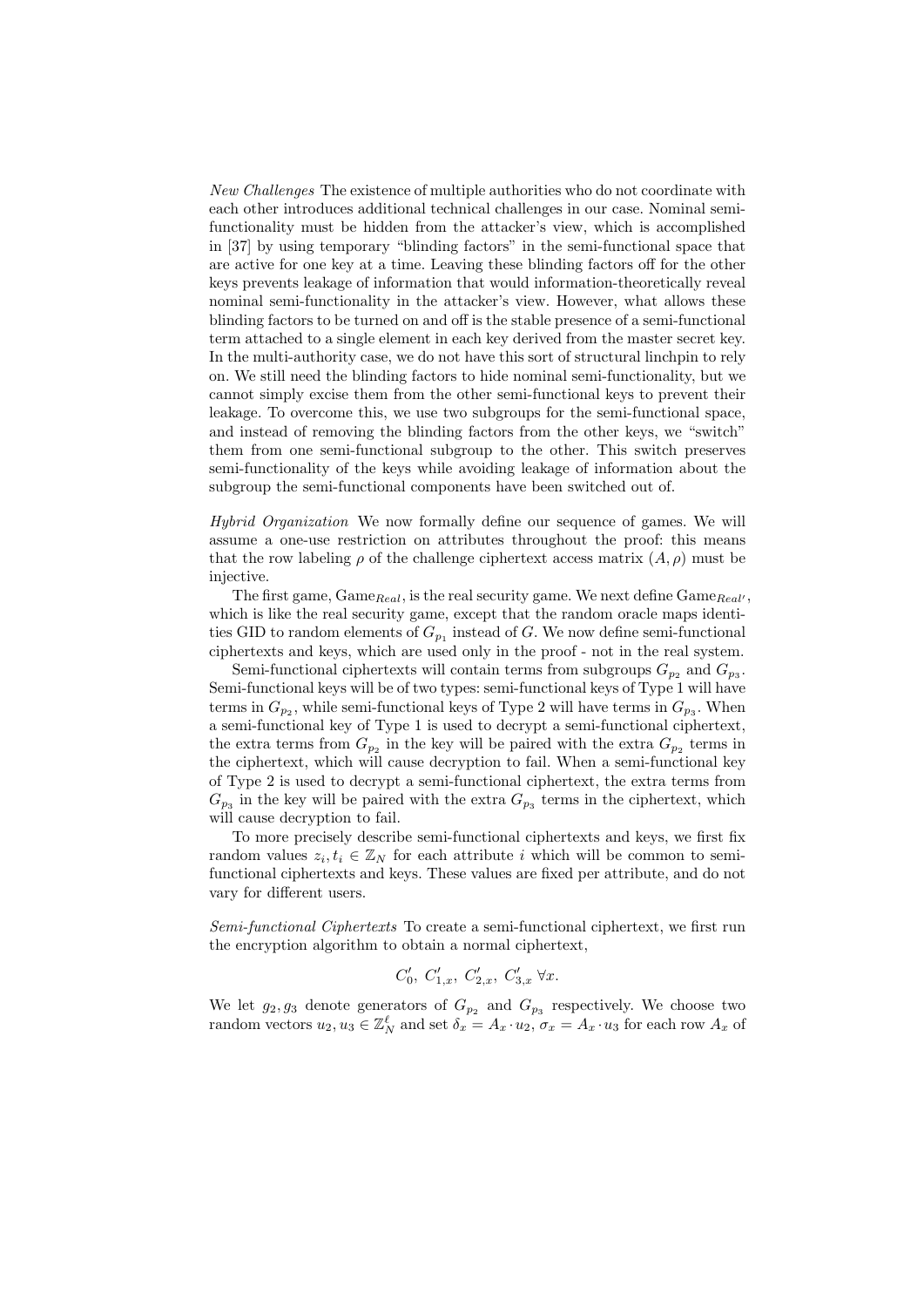the access matrix *A*. We let *B* denote the subset of rows of *A* whose corresponding attributes belong to corrupted authorities. We let *B* be the subset of rows of *A* whose corresponding attributes belong to good authorities. For each row  $A_x \in \overline{B}$ , we also choose random exponents  $\gamma_x, \psi_x \in \mathbb{Z}_N$ . The semi-functional ciphertext is formed as:

$$
C_0 = C'_0, C_{1,x} = C'_{1,x}, C_{2,x} = C'_{2,x} g_2^{\gamma_x} g_3^{\psi_x},
$$
  
\n
$$
C_{3,x} = C'_{3,x} g_2^{\delta_x + \gamma_x z_{\rho(x)}} g_3^{\sigma_x + \psi_x t_{\rho(x)}} \forall x \text{ s.t. } A_x \in \overline{B},
$$
  
\n
$$
C_{1,x} = C'_{1,x}, C_{2,x} = C'_{2,x}, C_{3,x} = C'_{3,x} g_2^{\delta_x} g_3^{\sigma_x} \forall x \text{ s.t. } A_x \in B.
$$

We say a ciphertext is *nominally* semi-functional when the values  $\delta_x$  are shares of 0.

*Semi-functional Keys* We define the *key for identity* GID to be the collection of  $H(\text{GID})$  and all keys  $K_{i,\text{GID}}$  for attributes *i* belonging to good authorities requested by the attacker throughout the game. (These queries may occur at different times.) Semi-functional keys for an identity GID will be of two types: Type 1 or Type 2. To create a semi-functional key for identity GID, we let *H*<sup> $\prime$ </sup>(GID) be a random element of  $G_{p_1}$ , and we choose a random exponent  $c \in \mathbb{Z}_N$ .

To create a semi-functional key of Type 1, we define the random oracle's output on GID to be:

$$
H(\mathrm{GID}) = H'(\mathrm{GID})g_2^c.
$$

We create  $K_{i,GID}$  (for an attribute *i* controlled by a good authority) by first creating a normal key K*′ i,*GID and setting:

$$
K_{i,\text{GID}} = K'_{i,\text{GID}} g_2^{cz_i}.
$$

To create a semi-functional key of Type 2, we define the random oracle's output on GID to be:

$$
H(\mathrm{GID}) = H'(\mathrm{GID})g_3^c.
$$

We create  $K_{i,\text{GID}}$  (for an attribute *i* controlled by a good authority) by first creating a normal key K*′ i,*GID and setting:

$$
K_{i,\text{GID}} = K'_{i,\text{GID}} g_3^{ct_i}.
$$

We note that when a semi-functional key of Type 1 is used to decrypt a semi-functional ciphertext, the additional terms  $e(g_2, g_2)^{c \delta_x}$  prevent decryption from succeeding, except when the values  $\delta_x$  are shares of 0 (i.e. when we have a nominally semi-functional ciphertext). When a semi-functional key of Type 2 is used to decrypt a semi-functional ciphertext, the additional terms  $e(g_3, g_3)^{c\sigma_x}$ prevent successful decryption.

We now define  $Game_0$ , which is like  $Game_{Real'}$ , except that the ciphertext given to the attacker is semi-functional. We let  $q$  be the number of identities GID for which the attacker makes key queries  $K_{i,\text{GID}}$ . We define  $\text{Game}_{i,1}$  and Game<sub>*i*,2</sub> for each *j* from 1 to *q* as follows: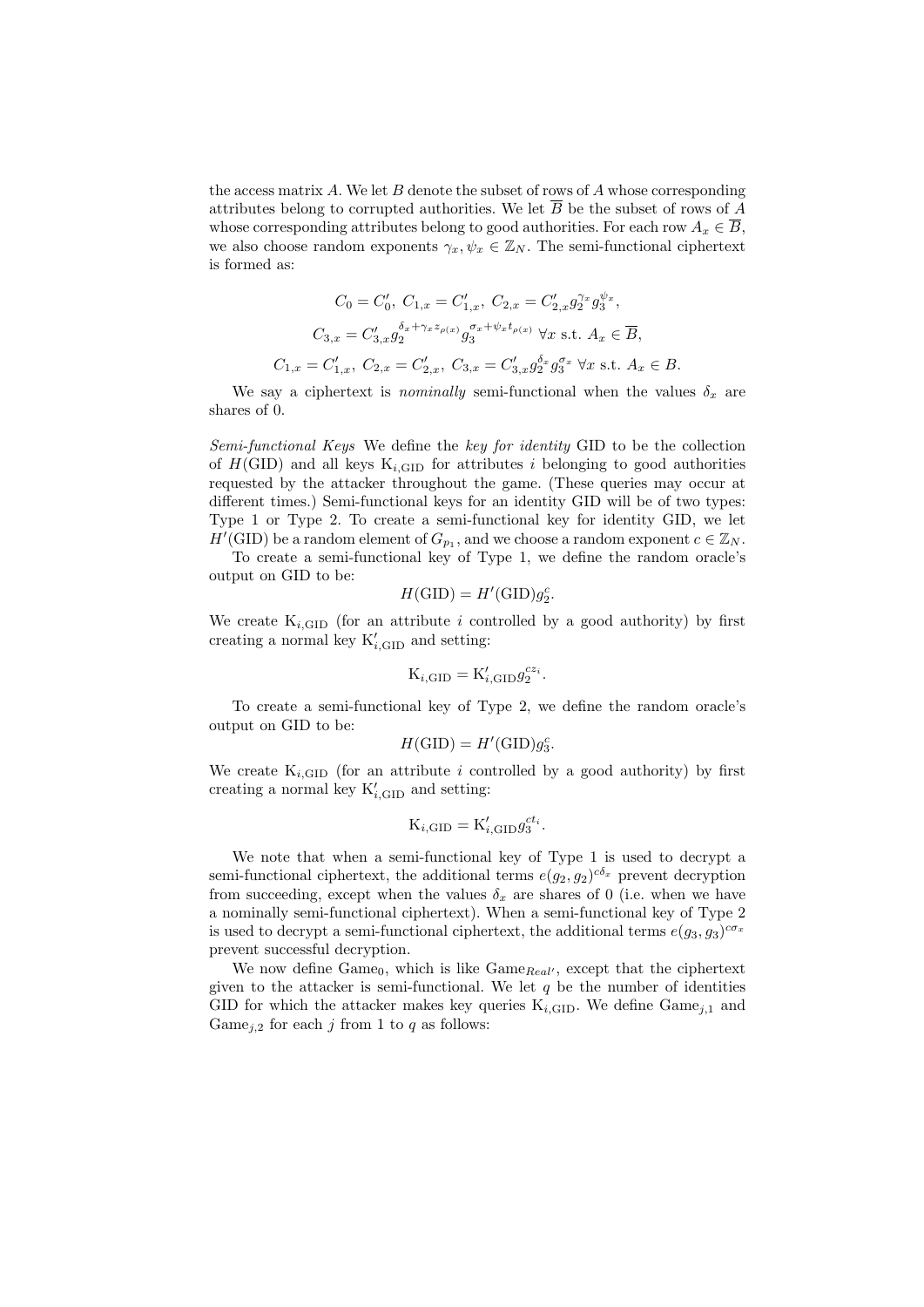*Game*<sub>*j*,1</sub> This is like Game<sub>0</sub>, except that for the first  $j - 1$  queried identities, the received keys are semi-functional of Type 2, and the received key for the *j th* queried identity is semi-functional of Type 1. The remaining keys are normal.

*Game<sub>i2</sub>* This is like Game<sub>0</sub>, except that for the first *j* queried identities, the received keys are semi-functional of Type 2. The remaining keys are normal. We note that in Game*q,*2, all keys are semi-functional of Type 2.

*GameF inal* In this game, all keys are semi-functional of Type 2, and the ciphertext is a semi-functional encryption of a random message. We note that the attacker has advantage 0 in this game.

We show these games are indistinguishable in the following lemmas. We give the most interesting proof below, and the remaining proofs can be found in the full version of this paper.

**Lemma 1.** *Suppose there exists a polynomial time algorithm A such that*  $Game_{Real}Adv_{A} - Game_{Real'}Adv_{A} = \epsilon$ . Then we can construct a polynomial time *algorithm*  $\beta$  *with advantage*  $\epsilon$  *in breaking Assumption 1.* 

**Lemma 2.** *Suppose there exists a polynomial time algorithm A such that*  $Game_{Real'}Adv_{\mathcal{A}} - Game_{0}Adv_{\mathcal{A}} = \epsilon$ . Then we can construct a polynomial time *algorithm B with advantage negligibly close to*  $\epsilon$  *in breaking Assumption 1.* 

**Lemma 3.** *Suppose there exists a polynomial time algorithm A such that*  $Game_{i-1,2}Adv_{\mathcal{A}} - Game_{i,1}Adv_{\mathcal{A}} = \epsilon$ . Then we can construct a polynomial time *algorithm*  $\beta$  *with advantage negligibly close to*  $\epsilon$  *in breaking Assumption 2.* 

*Proof. B* receives  $g_1, g_3, X_1X_2, T$ . *B* will simulate either Game<sub>*j*</sub><sup>−1</sup>,2 or Game<sub>*j*</sub><sup>1</sup> with *A*, depending on the value of *T*. *B* outputs  $g_1$  as the public generator of  $G_{p_1}$ and *N* as the group order. *A* specifies a set  $S' \subseteq S$  of corrupt authorities, where *S* is the the set of all authorities in the system. For each attribute *i* belonging to a good authority, *B* chooses random exponents  $\alpha_i, y_i \in \mathbb{Z}_N$  and gives *A* the public parameters  $e(g_1, g_1)^{\alpha_i}, g_1^{y_i}$ .

We let  $\text{GID}_k$  denote the  $k^{th}$  identity queried by *A*. When *A* first queries the random oracle for  $H(\text{GID}_k)$ , if  $k > j$ , then *B* chooses a random exponent  $h_{\text{GID}_k} \in \mathbb{Z}_N$  and sets  $H(\text{GID}_k) = g_1^{h_{\text{GID}_k}}$ . If  $k < j$ , then *B* chooses a random exponent  $h_{\text{GID}_k} \in \mathbb{Z}_N$  and sets  $H(\text{GID}_k) = (g_1g_3)^{h_{\text{GID}_k}}$  (we note that this is a random element of  $G_{p_1p_3}$  since the values of  $h_{\text{GID}_k}$  modulo  $p_1$  and modulo  $p_3$ are uncorrelated). When  $k = j$ ,  $\beta$  chooses a random exponent  $h_{\text{GID}_j} \in \mathbb{Z}_N$  and sets  $H(\text{GID}_j) = T^{h_{\text{GID}_j}}$ . In all cases, it stores this value so that it can respond consistently if  $H(\text{GID}_k)$  is queried again.

When *A* makes a key query  $(i, \text{GID}_k)$ , *B* responds as follows. If  $H(\text{GID}_k)$ has already been fixed, then  $\beta$  retrieves the stored value. Otherwise,  $\beta$  creates  $H(\text{GID}_k)$  according to *k* as above. *B* forms the key as:

$$
K_{i,\text{GID}_k} = g_1^{\alpha_i} H(\text{GID}_k)^{y_i}.
$$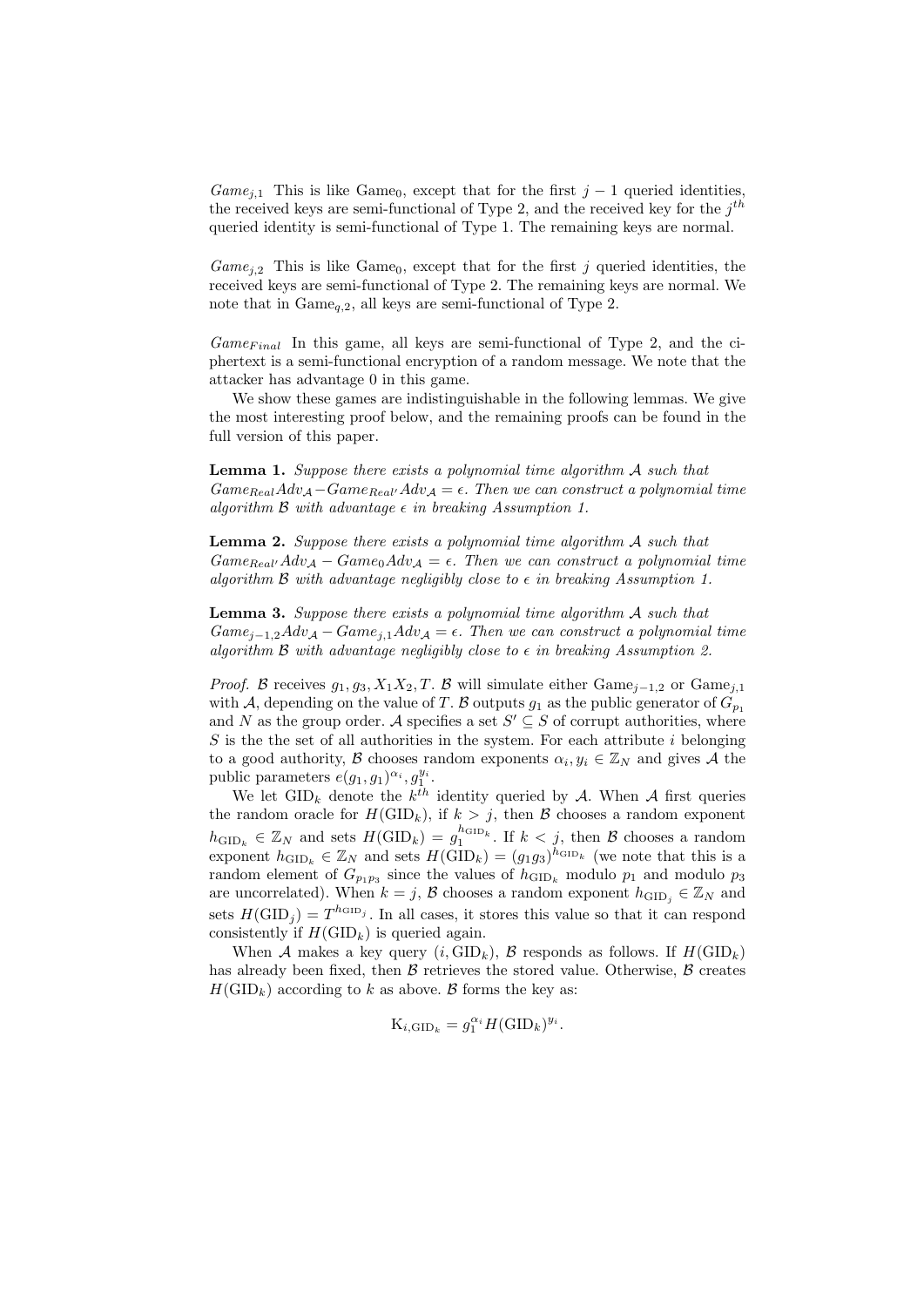Notice that for  $k < j$ ,  $\beta$  forms properly distributed semi-functional keys of Type 2, where  $t_i$  is congruent to  $y_i$  modulo  $p_3$  (these are uncorrelated from the values of  $y_i$  modulo  $p_1$  which appear in the public parameters). Also recall that the values  $t_i$  are fixed per attribute, and do not vary across different keys. For  $k > j$ , *B* forms properly distributed normal keys. For  $k = j$ , *B* forms a normal key if  $T \in G_{p_1}$  and a semi-functional key of Type 1 if  $T \in G_{p_1p_2}$ .

At some point, *A* gives *B* two messages,  $M_0, M_1$ , and an access matrix  $(A, \rho)$ . *B* flips a random coin  $\beta \in \{0, 1\}$ , and encrypts  $M_{\beta}$  as follows. (We note that *B* will produce a nominally semi-functional ciphertext, but this will be hidden from *A*'s view.) First, *B* chooses a random  $s \in \mathbb{Z}_N$  and sets  $C_0 = Me(g_1, g_1)^s$ . *B* also chooses three vectors,  $v = (s, v_2, \ldots, v_\ell), w = (0, w_2, \ldots, w_\ell), u = (u_1, \ldots, u_\ell),$ where  $v_2, \ldots, v_\ell, w_2, \ldots, w_\ell, u_1, \ldots, u_\ell$  are chosen randomly from  $\mathbb{Z}_N$ . We let  $\lambda_x = A_x \cdot v, \ \omega_x = A_x \cdot w, \ \text{and} \ \sigma_x = A_x \cdot u.$ 

*A* additionally supplies *B* with public parameters  $g^{y_i}, e(g_1, g_1)^{\alpha_i}$  for attributes *i* belonging to corrupt authorities which are included in the access matrix  $(A, \rho)$ . We let *B* denote the subset of rows of *A* whose corresponding attributes belong to corrupted authorities. We let  $\overline{B}$  be the subset of rows of A whose corresponding attributes belong to good authorities. For each row  $A_x$  in  $B$ ,  $B$  chooses a random value  $r_x \in \mathbb{Z}_N$ . For each row  $A_x \in B$ ,  $B$  chooses random values  $\psi_x, r'_x \in \mathbb{Z}_N$ , and will implicitly set  $r_x = rr'_x$ , where  $g_1^r$  is  $X_1$ .

For each row  $A_x \in B$ , the ciphertext is formed as:

$$
C_{1,x} = e(g_1, g_1)^{\lambda_x} (e(g_1, g_1)^{\alpha_{\rho(x)}})^{r_x},
$$
  

$$
C_{2,x} = g_1^{r_x}, C_{3,x} = (g_1^{y_{\rho(x)}})^{r_x} (X_1 X_2)^{\omega_x} g_3^{\sigma_x}.
$$

For each row  $A_x \in \overline{B}$ , the ciphertext is formed as:

$$
C_{1,x} = e(g_1, g_1)^{\lambda_x} e(g_1, X_1 X_2)^{\alpha_{\rho(x)} r'_x},
$$
  

$$
C_{2,x} = (X_1 X_2)^{r'_x} g_3^{\psi_x}, C_{3,x} = (X_1 X_2)^{y_{\rho(x)} r'_x} g_3^{y_{\rho(x)} \psi_x} (X_1 X_2)^{\omega_x} g_3^{\sigma_x}
$$

*.*

We note that the  $X_1^{\omega_x}$  is  $g_1^{A_x \cdot rw}$ , and  $rw$  is a random vector with first coordinate equal to 0. This is a semi-functional ciphertext with parameters  $\delta_x = A_x \cdot cw$ modulo  $p_2$  where  $g_2^c$  is  $X_2$ ,  $g_2^{\gamma_x}$  equals  $X_2^{r'_x}$ ,  $z_{\rho(x)} = y_{\rho(x)}$  modulo  $p_2$ , and  $t_{\rho(x)} = y_{\rho(x)}$  modulo  $p_3$ .

To see that this is properly distributed, we note that since  $r'_x, y_{\rho(x)}$  are chosen randomly in  $\mathbb{Z}_N$ , their values modulo  $p_1$  and modulo  $p_2$  are uncorrelated. This means that our  $\gamma_x, \psi_x, z_{\rho(x)}, t_{\rho(x)}$  parameters are randomly distributed. It is clear that  $\sigma_x$  is properly distributed, since it is a share of a random vector. The entries  $w_2, \ldots, w_\ell$  of *w* are also randomly distributed modulo  $p_2$ , however the  $\delta_x$ 's are shares of 0 from the simulator's perspective. We must argue that these appear to be shares of a random exponent in *A*'s view.

We let the space *R* denote the span of the rows of *A* whose attributes are in *B* and the rows whose attributes  $\rho(x)$  are queried by the attacker with identity  $GID<sub>i</sub>$ . This space cannot include the vector  $(1,0,\ldots,0)$ , so there is some vector  $u'$  which is orthogonal to *R* modulo  $p_2$  and not orthogonal to  $(1, 0, \ldots, 0)$ . We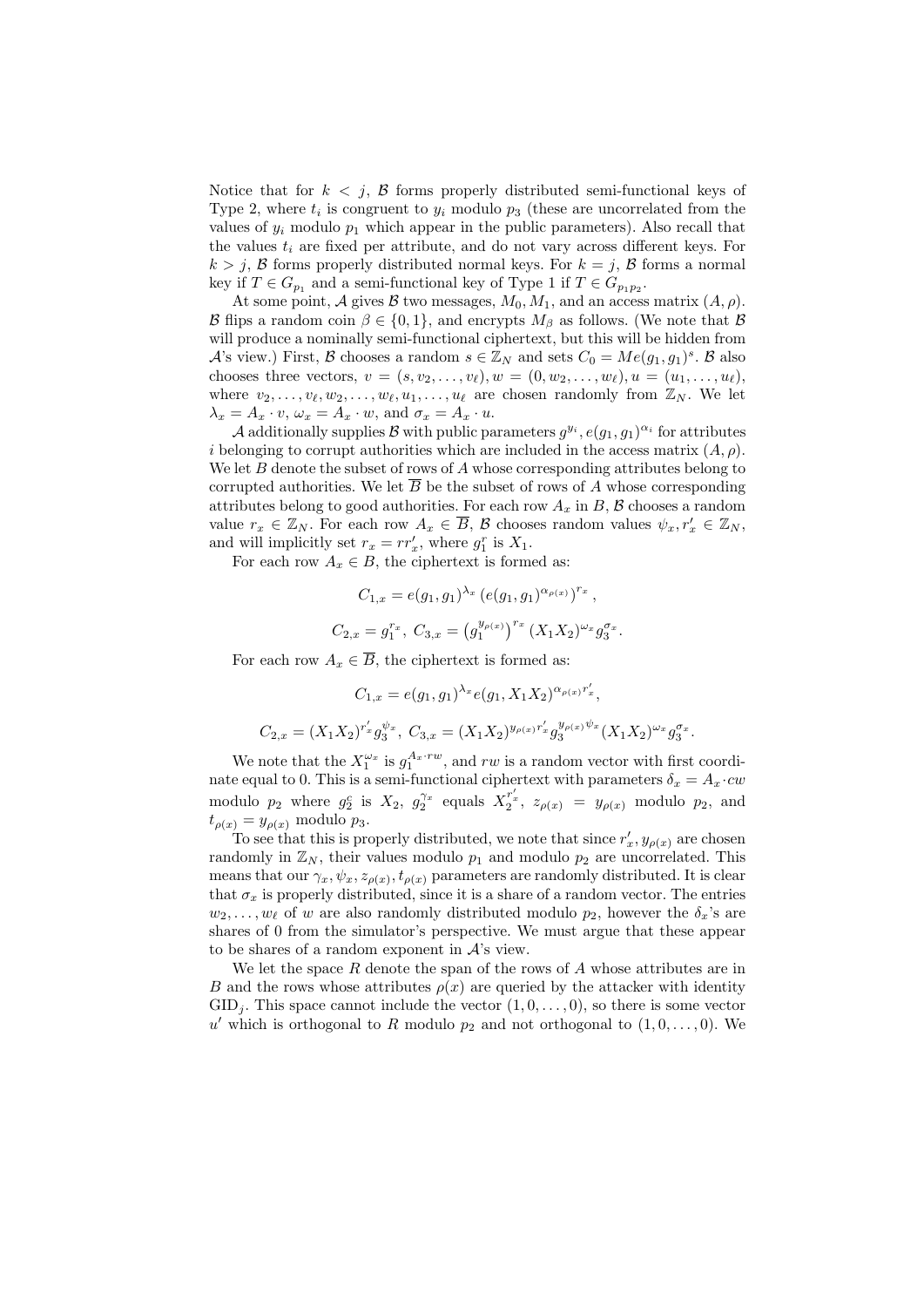can then write  $cw = w' + au'$  for some *a* modulo  $p_2$  and  $w'$  in the span of the other basis vectors. We note that  $w'$  is uniformly distributed in this space, and reveals no information about *a*. The value of the first coordinate of *cw* modulo  $p_2$  depends on the value of *a*, but the shares  $\delta_x$  for  $A_x \in B$  contain no information about *a*. The only information *A* receives about the value of *a* appears in exponents of the form  $\delta_x + \gamma_x z_{\rho(x)}$ , where the  $z_{\rho(x)}$  is a new random value each time that appears nowhere else (recall that  $\rho$  is constrained to be injective). (We note that these  $z_{\rho(x)}$  values modulo  $p_2$  do not occur in any keys for identities not equal to  $GID<sub>j</sub>$ , since these keys are either normal or semifunctional of type 2, and hence do not have components in  $G_{p_2}$ .) As long as  $\gamma_x$ does not equal 0 ( $\gamma_x = 0$  with only negligible probability), this means that any value of  $\delta_x$  can be explained by  $z_{\rho(x)}$  taking on a particular value. Since  $z_{\rho(x)}$  is uniformly random, this means that no information about the value of *a* modulo  $p_2$  is revealed. Hence, the value being shared is information-theoretically hidden, and the  $\delta_x$ 's are properly distributed in the adversary's view.

Though it is hidden from *A*, the fact that we can only make  $\delta_x$  shares of 0 is crucial here (i.e. the simulator can only make a nominally semi-functional ciphertext). If  $\beta$  tried to test the semi-functionality of the  $j^{th}$  key for itself by making a challenge ciphertext the key could decrypt, decryption would succeed regardless of the presence of  $G_{p_2}$  components, since the  $\delta_x$ 's are shares of 0. Hence the simulator would not be able to tell whether the *j th* key was semi-functional of Type 1 or normal.

In summary, when *T* ∈  $G_{p_1}$ , *B* properly simulates Game<sub>*j*</sub><sup>−1</sup>,2. When *T* ∈  $G_{p_1p_2}$ ,  $B$  properly simulates  $\text{Game}_{j,1}$  with probability negligibly close to 1. Hence,  $B$  can use  $A$  to obtain advantage negligibly close to  $\epsilon$  in breaking Assumption 2.

**Lemma 4.** *Suppose there exists a polynomial time algorithm A such that*  $Game<sub>j,1</sub> Adv<sub>A</sub> - Game<sub>j,2</sub> Adv<sub>A</sub> = \epsilon$ . Then we can construct a polynomial time *algorithm*  $B$  *with advantage*  $\epsilon$  *in breaking Assumption 3.* 

**Lemma 5.** *Suppose there exists a polynomial time algorithm A such that*  $Game_{q,2}Adv_{\mathcal{A}} - Game_{Final}Adv_{\mathcal{A}} = \epsilon$ . Then we can construct a polynomial time *algorithm*  $\mathcal B$  *with advantage*  $\epsilon$  *in breaking Assumption 4.* 

## **5 Discussion**

There are multiple ways in which one might extend our work.

*Removing the Random Oracle* It would be desirable to remove the need for a random oracle and replace it with a concrete function *H* mapping identities to group elements. One approach would be to fix a degree  $d$  polynomial,  $P(x)$ , and map identities in  $\mathbb{Z}_N$  to elements of *G* by setting  $H(\text{GID}) := g^{P(\text{GID})}$ , where *g* denotes a generator of the group *G*. This approach has previously been employed to obtain large universe constructions for Attributed-Based encryption [30]. The public parameters would then include  ${g^{P(x_i)}}$  for  $d+1$  points  $x_i$  so that  $H(\text{GID})$ could be computed for any GID by polynomial interpolation. We note that  $P(x)$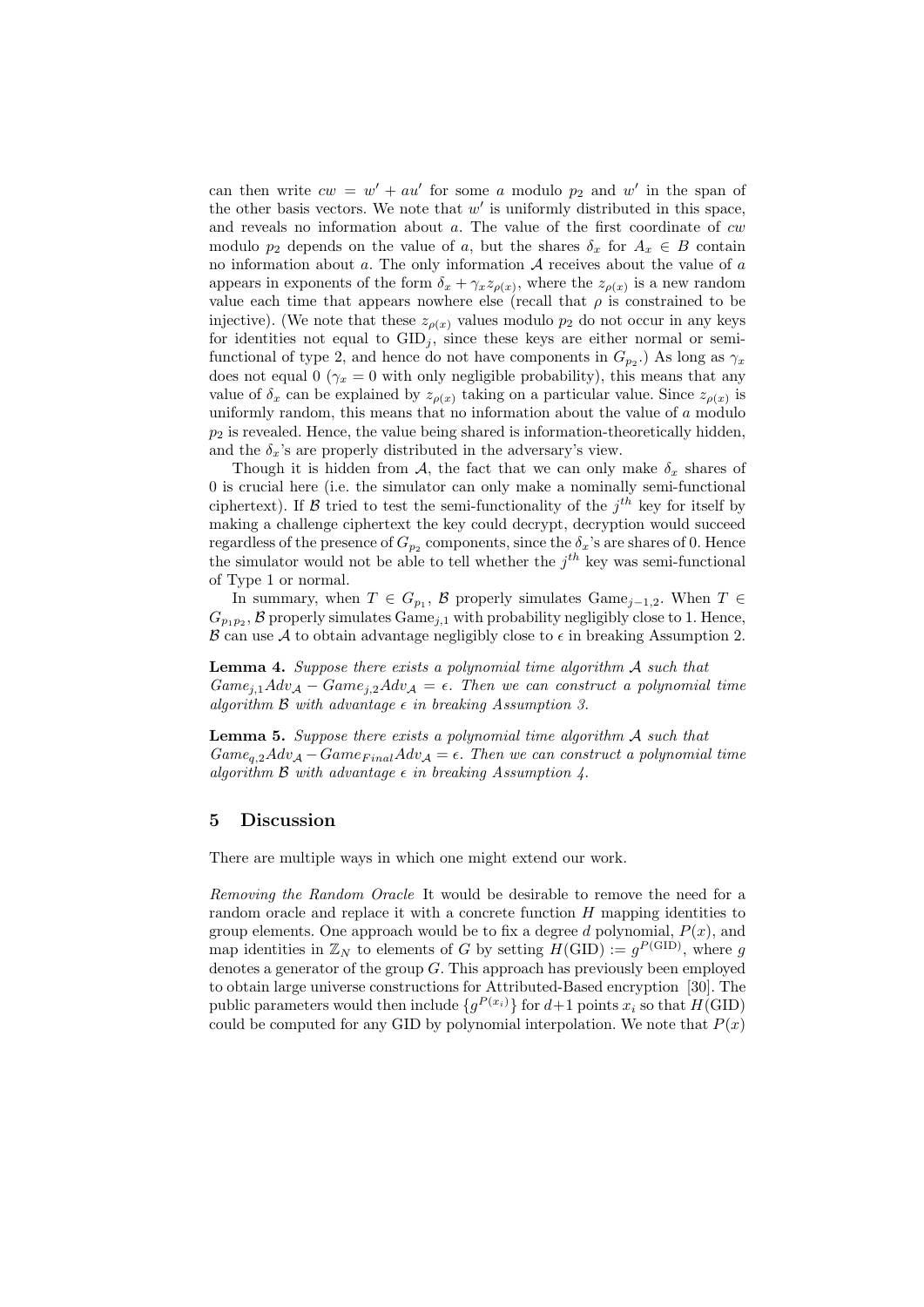is a  $(d+1)$ -wise independent function modulo primes, but this will leave the system vulnerable to collusion attacks when  $\geq d+1$  users collude. Clearly, this is far from ideal, and we would prefer a better method with stronger security guarantees.

*Prime order groups* An interesting direction is create a prime order group variant of our system. Using groups of prime order can potentially lead to more efficient systems (via faster group operations) and security under different assumptions. One approach is to simply use our exact construction except use a group order of one prime (instead of a product of three primes). Applying this setting results in an efficient system that we show to be generically secure in the full version of this paper. However, this construction does not lend itself (to the best of our knowledge) to a proof under a non-interactive assumption.

Another possible approach is to realize the subspaces needed for dual system encryption proofs using vector spaces over prime order groups instead of subgroups. We note that several systems such as BGN encryption [15], Groth-Ostrovsky-Sahai NIZK proofs [32], traitor tracing [16] , and predicate encryption [17, 36] were originally developed in the composite order setting, but later variants were developed in prime order groups [31, 48, 33, 35, 25, 26, 37]. <sup>6</sup> Ideally, a variant would result in security under a simple assumption such as the decision linear assumption.

### **References**

- 1. M. Abdalla, M. Bellare, D. Catalano, E. Kiltz, T. Kohno, T. Lange, J. Malone-Lee, G. Neven, P. Paillier, and H. Shi. Searchable encryption revisited: Consistency properties, relation to anonymous ibe, and extensions. In *Journal of Cryptology*, volume 21, pages 350–391, 2008.
- 2. M. Abdalla, E. Kiltz, and G. Neven. Generalized key delegation for hierarchical identity-based encryption. In *Computer Security ESORICS*, pages 139–154, 2007.
- 3. S. Al-Riyami, J. Malone-Lee, and N. Smart. Escrow-free encryption supporting cryptographic workflow. In *Int. J. Inf. Sec.*, volume 5, pages 217–229, 2006.
- 4. W. Bagga, R. Molva, and S. Crosta. Policy-based encryption schemes from bilinear pairings. In *ASIACCS*, page 368, 2006.
- 5. M. Barbosa and P. Farshim. Secure cryptographic workflow in the standard model. In *INDOCRYPT*, pages 379–393, 2006.
- 6. A. Beimel. PhD thesis, Israel Institute of Technology, Technion, Haifa, Israel, 1996.
- 7. M. Bellare, B. Waters, and S. Yilek. Identity-based encryption secure under selective opening attack. In *TCC*, 2011.
- 8. J. Bethencourt, A. Sahai, and B. Waters. Ciphertext-policy attribute-based encryption. In *IEEE Symposium on Security and Privacy*, pages 321–334, 2007.
- 9. D. Boneh and X. Boyen. Efficient selective-id secure identity based encryption without random oracles. In *EUROCRYPT*, pages 223 – 238, 2004.
- 10. D. Boneh and X. Boyen. Secure identity based encryption without random oracles. In *CRYPTO*, pages 443–459, 2004.

 $^6$  Freeman [25] discusses a class of general transformations, although it does not encompass our construction.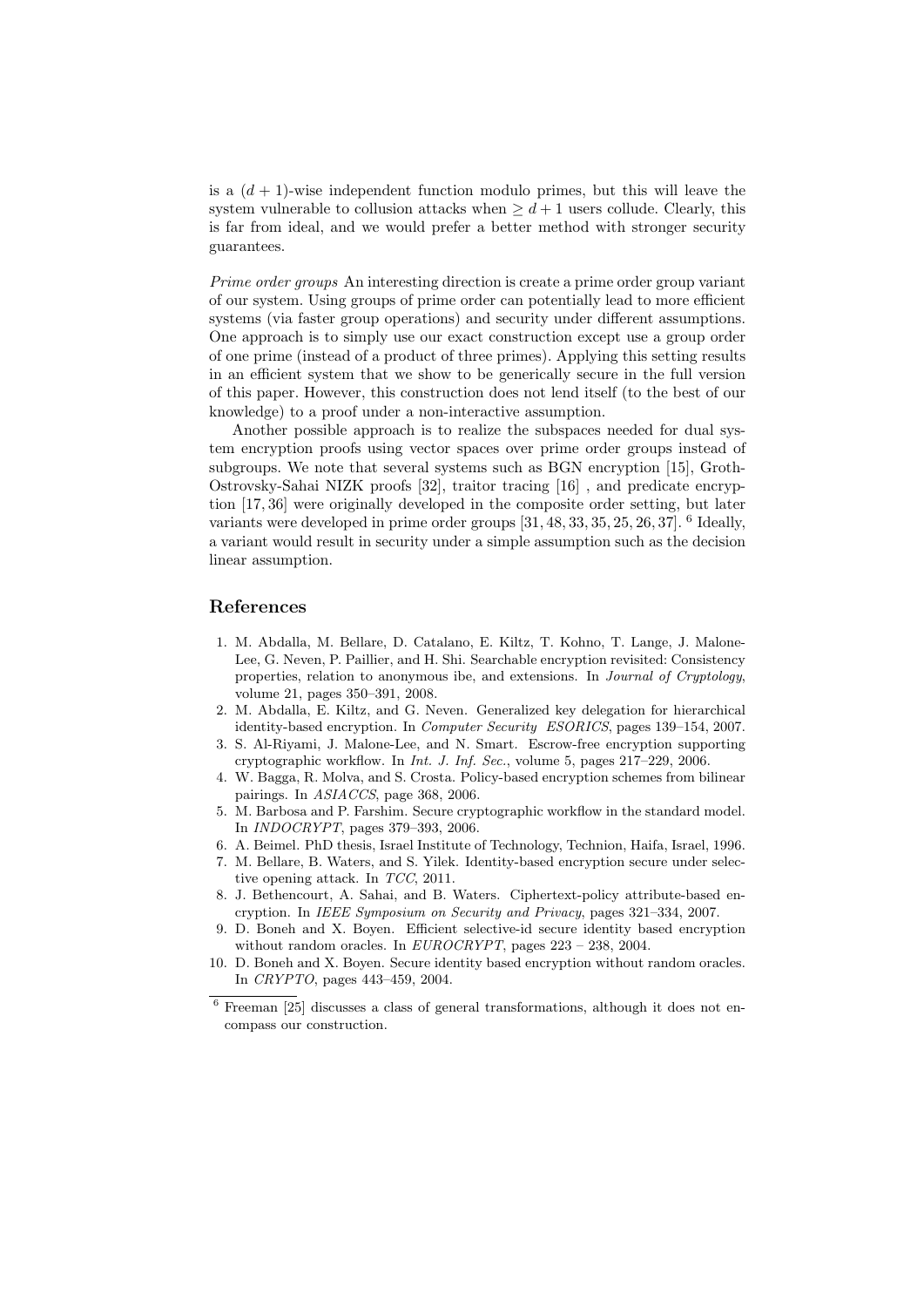- 11. D. Boneh, X. Boyen, and E. Goh. Hierarchical identity based encryption with constant size ciphertext. In *EUROCRYPT*, pages 440–456, 2005.
- 12. D. Boneh, G. Di Crescenzo, R. Ostrovsky, and G. Persiano. Public key encryption with keyword search. In *EUROCRYPT*, pages 506–522, 2004.
- 13. D. Boneh and M. Franklin. Identity based encryption from the weil pairing. In *CRYPTO*, pages 213–229, 2001.
- 14. D. Boneh, C. Gentry, and M. Hamburg. Space-efficient identity based encryption without pairings. In *Proceedings of FOCS*, pages 647–657, 2007.
- 15. D. Boneh, E. Goh, and K. Nissim. Evaluating 2-dnf formulas on ciphertexts. In *TCC*, pages 325–342, 2005.
- 16. D. Boneh, A. Sahai, and B. Waters. Fully collusion resistant traitor tracing with short ciphertexts and private keys. In *EUROCRYPT*, pages 573–592, 2006.
- 17. D. Boneh and B. Waters. Conjunctive, subset, and range queries on encrypted data. In *TCC*, pages 535–554, 2007.
- 18. R. Bradshaw, J. Holt, and K. Seamons. Concealing complex policies with hidden credentials. In *ACM Conference on Computer and Communications Security*, pages 146–157, 2004.
- 19. J. Camenisch and A. Lysyanskaya. An efficient system for non-transferable anonymous credentials with optional anonymity revocation. In *EUROCRYPT*, 2001.
- 20. R. Canetti, S. Halevi, and J. Katz. A forward-secure public-key encryption scheme. In *EUROCRYPT*, pages 255–271, 2003.
- 21. M. Chase. Multi-authority attribute based encryption. In *TCC*, pages 515–534, 2007.
- 22. M. Chase and S. Chow. Improving privacy and security in multi-authority attribute-based encryption. In *ACM Conference on Computer and Communications Security*, pages 121–130, 2009.
- 23. L. Cheung and C. Newport. Provably secure ciphertext policy abe. In *ACM Conference on Computer and Communications Security*, pages 456–465, 2007.
- 24. C. Cocks. An identity based encryption scheme based on quadratic residues. In *Proceedings of the 8th IMA International Conference on Cryptography and Coding*, pages 26–28, 2001.
- 25. D. M. Freeman. Converting pairing-based cryptosystems from composite-order groups to prime-order groups. In *EUROCRYPT*, pages 44–61, 2010.
- 26. S. Garg, A. Kumarasubramanian, A. Sahai, and B. Waters. Building efficient fully collusion-resilient traitor tracing and revocation schemes. In *ACM Conference on Computer and Communications Security*, pages 121–130, 2010.
- 27. C. Gentry. Practical identity-based encryption without random oracles. In *EU-ROCRYPT*, pages 445–464, 2006.
- 28. C. Gentry and A. Silverberg. Hierarchical id-based cryptography. In *ASIACRYPT*, pages 548–566, 2002.
- 29. V. Goyal, A. Jain, O. Pandey, and A. Sahai. Bounded ciphertext policy attributebased encryption. In *ICALP*, pages 579–591, 2008.
- 30. V. Goyal, O. Pandey, A. Sahai, and B. Waters. Attribute Based Encryption for Fine-Grained Access Conrol of Encrypted Data. In *ACM conference on Computer and Communications Security*, pages 89–98, 2006.
- 31. J. Groth, R. Ostrovsky, and A. Sahai. Non-interactive zaps and new techniques for nizk. In *CRYPTO*, pages 97–111, 2006.
- 32. J. Groth, R. Ostrovsky, and A. Sahai. Perfect non-interactive zero knowledge for np. In *EUROCRYPT*, pages 339–358, 2006.
- 33. J. Groth and A. Sahai. Efficient non-interactive proof systems for bilinear groups. In *EUROCRYPT*, pages 415–432, 2008.